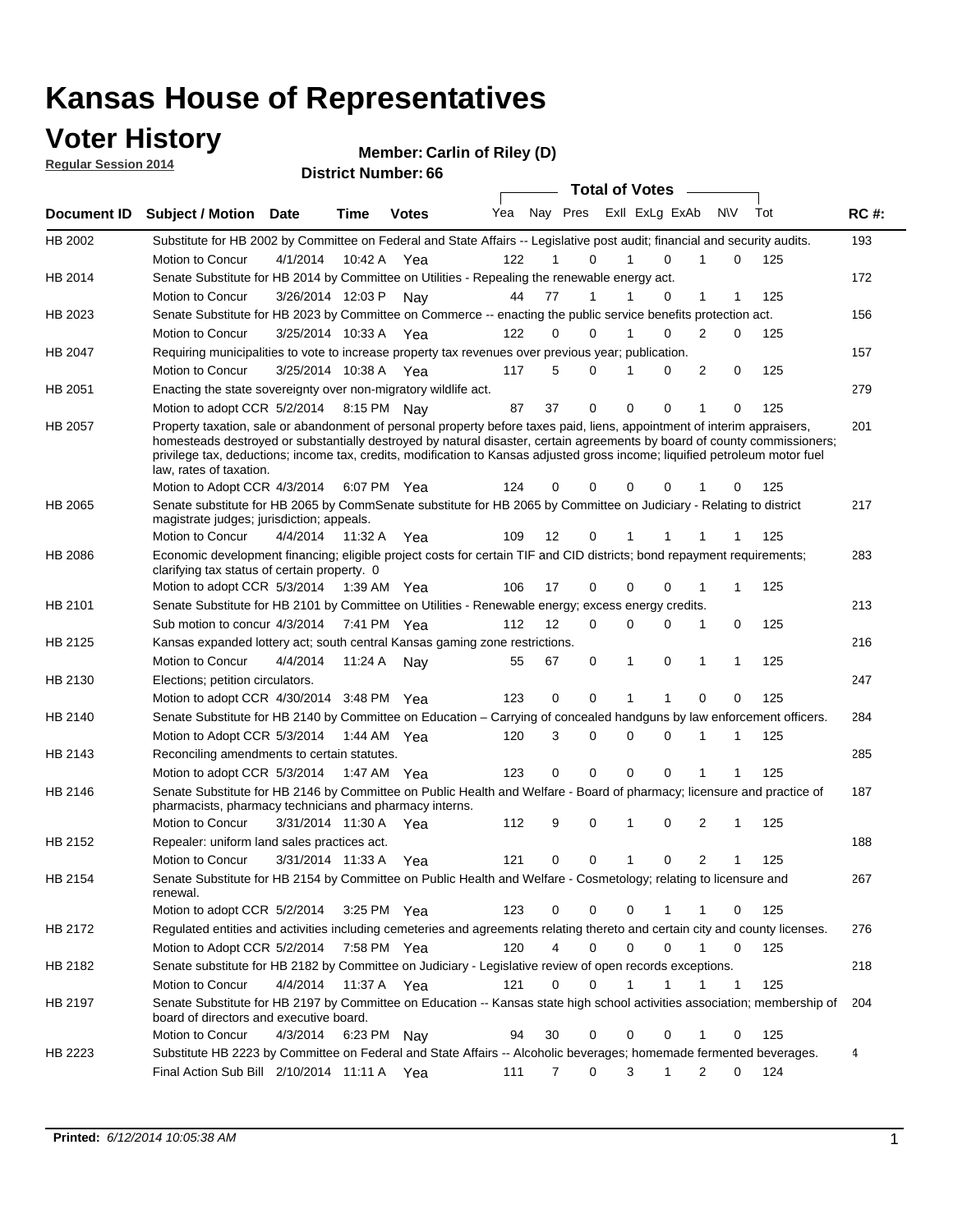#### **Voter History Regular Session 2014**

| noguidi ocoololi 4014 |                                                                                                                                                                                                                                                                                                                                                                                                                                                                                                                                                                                                                                                                                                                                                                                                                                                                                                                 |                       |             | <b>District Number: 66</b> |     |                         |                  |             |             |            |     |             |
|-----------------------|-----------------------------------------------------------------------------------------------------------------------------------------------------------------------------------------------------------------------------------------------------------------------------------------------------------------------------------------------------------------------------------------------------------------------------------------------------------------------------------------------------------------------------------------------------------------------------------------------------------------------------------------------------------------------------------------------------------------------------------------------------------------------------------------------------------------------------------------------------------------------------------------------------------------|-----------------------|-------------|----------------------------|-----|-------------------------|------------------|-------------|-------------|------------|-----|-------------|
|                       |                                                                                                                                                                                                                                                                                                                                                                                                                                                                                                                                                                                                                                                                                                                                                                                                                                                                                                                 |                       |             |                            |     |                         | Total of Votes - |             |             |            |     |             |
| Document ID           | <b>Subject / Motion Date</b>                                                                                                                                                                                                                                                                                                                                                                                                                                                                                                                                                                                                                                                                                                                                                                                                                                                                                    |                       | <b>Time</b> | <b>Votes</b>               | Yea | Nay Pres ExII ExLg ExAb |                  |             |             | <b>NIV</b> | Tot | <b>RC#:</b> |
| HB 2223               | Substitute for HB 2223 by Committee on Federal and State Affairs-Alcoholic beverages; homemade fermented beverages;<br>microbrewery gallonage expanded; liquor license length of citizenship.                                                                                                                                                                                                                                                                                                                                                                                                                                                                                                                                                                                                                                                                                                                   |                       |             |                            |     |                         |                  |             |             |            |     | 205         |
|                       | Motion to Concur                                                                                                                                                                                                                                                                                                                                                                                                                                                                                                                                                                                                                                                                                                                                                                                                                                                                                                | 4/3/2014              |             | 6:27 PM Yea                | 115 | 9                       | 0                | 0           | 0           | 0          | 125 |             |
| HB 2231               | Senate Substitute for Substitute for HB 2231 by Committee on Ways and Means - Appropriations for FY 2014, FY 2015, FY<br>2016, FY 2017 and FY 2018 for various state agencies; capital improvement projects; claims against the state.<br>Motion to adopt CCR 5/2/2014                                                                                                                                                                                                                                                                                                                                                                                                                                                                                                                                                                                                                                          |                       |             | 9:48 PM Nay                | 70  | 54                      | $\Omega$         | 0           | 0           | 1<br>0     | 125 | 282         |
| HB 2246               | Substitute for HB 2246 by Committee on Commerce, Labor and Economic Development - Peer review for certain licensed                                                                                                                                                                                                                                                                                                                                                                                                                                                                                                                                                                                                                                                                                                                                                                                              |                       |             |                            |     |                         |                  |             |             |            |     | 38          |
|                       | technical professions.<br><b>EFA Sub Bill</b>                                                                                                                                                                                                                                                                                                                                                                                                                                                                                                                                                                                                                                                                                                                                                                                                                                                                   | 2/21/2014 1:34 PM Yea |             |                            | 120 | 0                       | 0                | 1           | 0           | 2<br>1     | 124 |             |
|                       | Substitute for HB 2246 by Committee on Commerce, Labor and Economic Development - Peer review for certain licensed                                                                                                                                                                                                                                                                                                                                                                                                                                                                                                                                                                                                                                                                                                                                                                                              |                       |             |                            |     |                         |                  |             |             |            |     |             |
| HB 2246               | technical professions.                                                                                                                                                                                                                                                                                                                                                                                                                                                                                                                                                                                                                                                                                                                                                                                                                                                                                          |                       |             |                            |     |                         |                  |             |             |            |     | 260         |
|                       | Motion to Concur                                                                                                                                                                                                                                                                                                                                                                                                                                                                                                                                                                                                                                                                                                                                                                                                                                                                                                | 5/2/2014              |             | 11:40 A Yea                | 124 | 0                       | 0                | 0           |             | 0<br>0     | 125 |             |
| HB 2272               | Kansas expanded lottery act; southeast Kansas gaming zone; privilege fee and investment threshold amount reduced.                                                                                                                                                                                                                                                                                                                                                                                                                                                                                                                                                                                                                                                                                                                                                                                               |                       |             |                            |     |                         |                  |             |             |            |     | 200         |
|                       | <b>Motion to Concur</b>                                                                                                                                                                                                                                                                                                                                                                                                                                                                                                                                                                                                                                                                                                                                                                                                                                                                                         | 4/2/2014              |             | 4:18 PM Yea                | 84  | 36                      | $\mathbf 0$      | 0           | 0           | 4          | 125 |             |
| HB 2296               | Campaign finance; permitted uses of campaign funds; increased exemption amount for certain candidates; contributor<br>information; lobbyist filings.                                                                                                                                                                                                                                                                                                                                                                                                                                                                                                                                                                                                                                                                                                                                                            |                       |             |                            |     |                         |                  |             |             |            |     | 248         |
|                       | Motion to adopt CCR 4/30/2014 3:53 PM Yea                                                                                                                                                                                                                                                                                                                                                                                                                                                                                                                                                                                                                                                                                                                                                                                                                                                                       |                       |             |                            | 119 | 4                       | $\mathbf 0$      | 1           |             | 0<br>0     | 125 |             |
| HB 2296               | Campaign finance; permitted uses of campaign funds; increased exemption amount for certain candidates; contributor<br>information; lobbyist filings.                                                                                                                                                                                                                                                                                                                                                                                                                                                                                                                                                                                                                                                                                                                                                            |                       |             |                            |     |                         |                  |             |             |            |     | 287         |
|                       | Motion to Override<br>Veto                                                                                                                                                                                                                                                                                                                                                                                                                                                                                                                                                                                                                                                                                                                                                                                                                                                                                      | 5/30/2014 10:24 A     |             | <b>NV</b>                  | 96  | 5                       | 0                | $\mathbf 0$ | $\mathbf 0$ | 24<br>0    | 125 |             |
| HB 2298               | Senate Sub for HB 2298 by Committee on Judiciary - Uniform controlled substances act. Senate Sub for HB 2298 by<br>Committee on Judiciary - Uniform controlled substances act.                                                                                                                                                                                                                                                                                                                                                                                                                                                                                                                                                                                                                                                                                                                                  |                       |             |                            |     |                         |                  |             |             |            |     | 209         |
|                       | Motion to Concur                                                                                                                                                                                                                                                                                                                                                                                                                                                                                                                                                                                                                                                                                                                                                                                                                                                                                                | 4/3/2014              |             | 6:40 PM Yea                | 123 |                         | $\mathbf 0$      | $\mathbf 0$ | $\Omega$    | 0<br>1     | 125 |             |
| HB 2303               | Relating to driver's license fees; driving under the influence equipment fund.                                                                                                                                                                                                                                                                                                                                                                                                                                                                                                                                                                                                                                                                                                                                                                                                                                  |                       |             |                            |     |                         |                  |             |             |            |     | 1           |
|                       | Motion to adopt CCR 1/22/2014 11:45 A Yea                                                                                                                                                                                                                                                                                                                                                                                                                                                                                                                                                                                                                                                                                                                                                                                                                                                                       |                       |             |                            | 109 | 11                      | 0                | 1           | $\Omega$    | 4<br>0     | 125 |             |
| HB 2312               | Local governments; investment of idle funds; changes.                                                                                                                                                                                                                                                                                                                                                                                                                                                                                                                                                                                                                                                                                                                                                                                                                                                           |                       |             |                            |     |                         |                  |             |             |            |     | 253         |
|                       | Motion to Concur                                                                                                                                                                                                                                                                                                                                                                                                                                                                                                                                                                                                                                                                                                                                                                                                                                                                                                | 5/1/2014              |             | 4:31 PM Yea                | 123 | $\overline{2}$          | $\Omega$         | $\Omega$    | $\Omega$    | 0<br>0     | 125 |             |
| HB 2338               | Substitute for HB 2338 by Committee on Ways and Means - Judicial branch; supplemental appropriation for fiscal year 2015,<br>judiciary operations; increasing various docket fees and creating new docket fees; annually, allowing the allocation of a budget<br>for each judicial district court operations, chief judge would have the authority to expend funds as necessary to carry out the<br>functions of such district if such chief judge elected to do so, including establishing what court personnel are necessary and<br>their compensation; district court judges in judicial district elect chief judge and court of appeals judges elect chief judge of the<br>court of appeals; district judge and district magistrate judge vacancies; statutory authority for longevity bonus for judicial<br>branch employees repealed; nonseverability clause.<br>Motion to Adopt CCR 4/4/2014 7:17 PM Nay |                       |             |                            | 66  | 57                      | $\Omega$         | 0           | 0           | 2<br>0     | 125 | 229         |
| HB 2378               | Senate Substitute for HB 2378 by Committee on Assessment and Taxation - Providing sales tax exemption for sales of certain 189                                                                                                                                                                                                                                                                                                                                                                                                                                                                                                                                                                                                                                                                                                                                                                                  |                       |             |                            |     |                         |                  |             |             |            |     |             |
|                       | machinery and equipment used for surface mining activities.                                                                                                                                                                                                                                                                                                                                                                                                                                                                                                                                                                                                                                                                                                                                                                                                                                                     |                       |             |                            |     |                         |                  |             |             |            |     |             |
|                       | Motion to Concur                                                                                                                                                                                                                                                                                                                                                                                                                                                                                                                                                                                                                                                                                                                                                                                                                                                                                                | 3/31/2014 11:35 A     |             | Yea                        | 117 | 4                       | 0                | 1           | 0           | 2          | 125 |             |
| HB 2389               | Senate Substitute for HB 2389 by Committee on Judiciary - Crimes and criminal procedure; mistreatment of a dependent adult 277<br>or an elder person; RICO; warrants; discharge of certain persons; appeals.<br>Motion to Adopt CCR 5/2/2014 8:05 PM Yea                                                                                                                                                                                                                                                                                                                                                                                                                                                                                                                                                                                                                                                        |                       |             |                            | 123 |                         | 0                | 0           | 0           | 0<br>1     | 125 |             |
| HB 2398               | Relating to the Kansas revised limited liability company act.                                                                                                                                                                                                                                                                                                                                                                                                                                                                                                                                                                                                                                                                                                                                                                                                                                                   |                       |             |                            |     |                         |                  |             |             |            |     | 28          |
|                       | <b>Final Action</b><br>Amended                                                                                                                                                                                                                                                                                                                                                                                                                                                                                                                                                                                                                                                                                                                                                                                                                                                                                  | 2/21/2014 11:13 A Yea |             |                            | 120 | 1                       | 0                | 1           | 0           | 2<br>0     | 124 |             |
| HB 2402               | National day of the cowboy.                                                                                                                                                                                                                                                                                                                                                                                                                                                                                                                                                                                                                                                                                                                                                                                                                                                                                     |                       |             |                            |     |                         |                  |             |             |            |     | 163         |
|                       | <b>Final Action</b>                                                                                                                                                                                                                                                                                                                                                                                                                                                                                                                                                                                                                                                                                                                                                                                                                                                                                             | 3/26/2014 10:55 A     |             | Yea                        | 116 | 7                       | 0                | 1           | 0           | 1<br>0     | 125 |             |
| HB 2417               | Expansion of rural opportunity zones.                                                                                                                                                                                                                                                                                                                                                                                                                                                                                                                                                                                                                                                                                                                                                                                                                                                                           |                       |             |                            |     |                         |                  |             |             |            |     | 61          |
|                       | <b>Final Action</b><br>Amended                                                                                                                                                                                                                                                                                                                                                                                                                                                                                                                                                                                                                                                                                                                                                                                                                                                                                  | 2/27/2014 10:16 A     |             | Yea                        | 104 | 19                      | 0                | 0           | 0           | 0<br>1     | 124 |             |
| HB 2418               | Adult care home licensure act; removal of outdated rule and regulation reference.                                                                                                                                                                                                                                                                                                                                                                                                                                                                                                                                                                                                                                                                                                                                                                                                                               |                       |             |                            |     |                         |                  |             |             |            |     | 6           |
|                       | <b>Final Action</b>                                                                                                                                                                                                                                                                                                                                                                                                                                                                                                                                                                                                                                                                                                                                                                                                                                                                                             | 2/12/2014 11:20 A     |             | Yea                        | 121 | 0                       | 0                | 1           | 0           | 2<br>0     | 124 |             |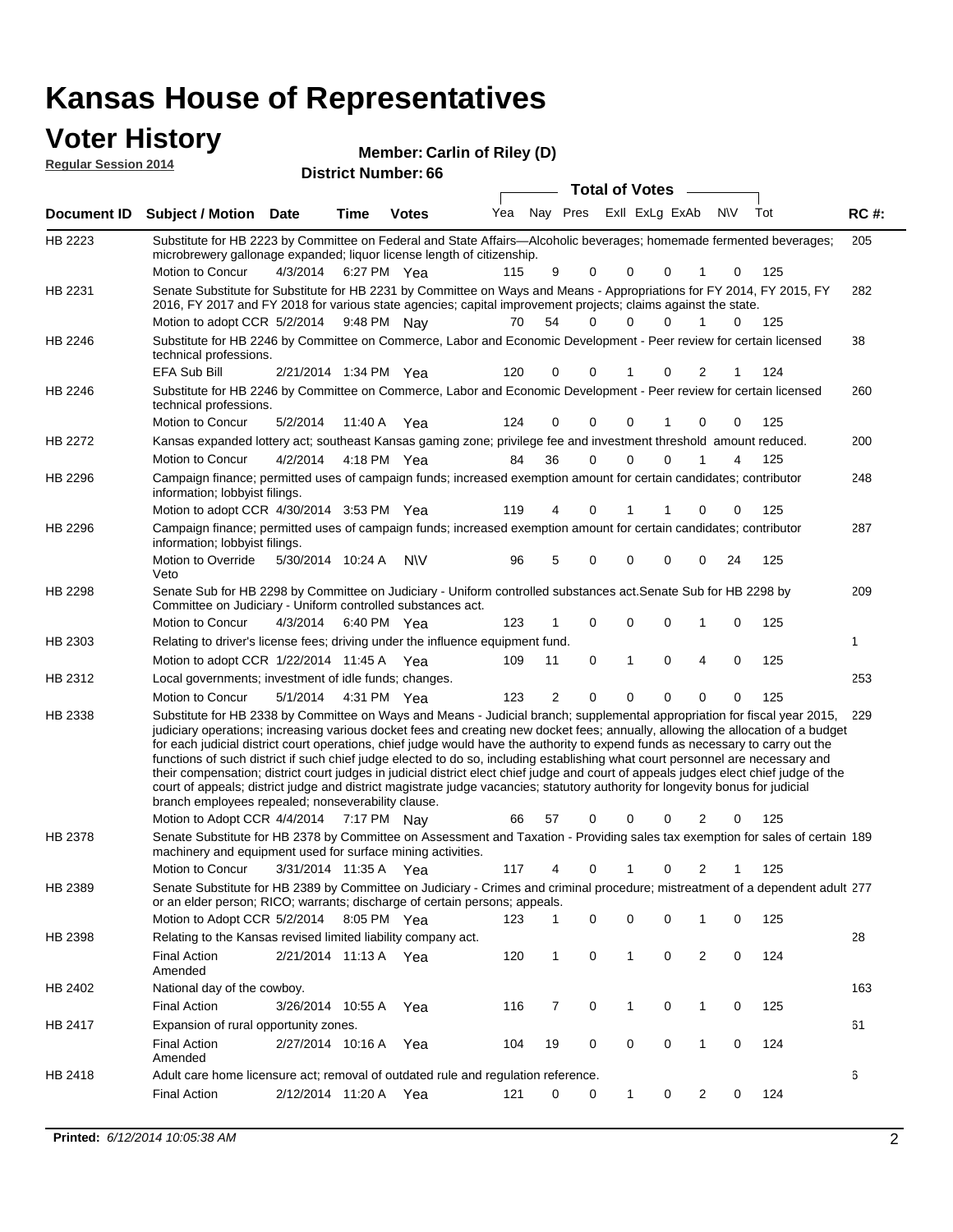### **Voter History**

**Regular Session 2014**

#### **Carlin of Riley (D)**

|                    |                                                                                                                                                                                                                                                                                                                                                      |                       |             | DISTRICT MAILINGL 00 |     |          |          |   | <b>Total of Votes</b> | $\sim$         |              |     |                |
|--------------------|------------------------------------------------------------------------------------------------------------------------------------------------------------------------------------------------------------------------------------------------------------------------------------------------------------------------------------------------------|-----------------------|-------------|----------------------|-----|----------|----------|---|-----------------------|----------------|--------------|-----|----------------|
| <b>Document ID</b> | <b>Subject / Motion</b>                                                                                                                                                                                                                                                                                                                              | Date                  | Time        | <b>Votes</b>         | Yea |          | Nay Pres |   | Exll ExLg ExAb        |                | <b>NV</b>    | Tot | <b>RC#:</b>    |
| HB 2418            | Kansas department for aging and disability services; adult care homes                                                                                                                                                                                                                                                                                |                       |             |                      |     |          |          |   |                       |                |              |     | 221            |
|                    | Motion to Concur                                                                                                                                                                                                                                                                                                                                     | 4/4/2014              | 11:49 A     | Yea                  | 122 | 0        | 0        | 1 | 1                     | 1              | 0            | 125 |                |
| HB 2419            | City annexation; fire district territory; detachment.                                                                                                                                                                                                                                                                                                |                       |             |                      |     |          |          |   |                       |                |              |     | 120            |
|                    | <b>Final Action</b>                                                                                                                                                                                                                                                                                                                                  | 3/17/2014 11:19 A Yea |             |                      | 122 | 0        | 0        | 0 | 0                     | 2              | $\mathbf{1}$ | 125 |                |
| HB 2419            | City annexation; fire district territory; detachment.                                                                                                                                                                                                                                                                                                |                       |             |                      |     |          |          |   |                       |                |              |     | 196            |
|                    | Motion to Concur                                                                                                                                                                                                                                                                                                                                     | 4/2/2014              | 10:32 A Yea |                      | 122 | 0        | 0        | 0 | 0                     | 2              | $\mathbf{1}$ | 125 |                |
| HB 2420            | School crossing guards.                                                                                                                                                                                                                                                                                                                              |                       |             |                      |     |          |          |   |                       |                |              |     | 5              |
|                    | <b>Final Action</b><br>Amended                                                                                                                                                                                                                                                                                                                       | 2/10/2014 11:12 A     |             | Yea                  | 118 | 0        | 0        | 3 | 1                     | $\overline{2}$ | 0            | 124 |                |
| HB 2420            | School crossing guards.                                                                                                                                                                                                                                                                                                                              |                       |             |                      |     |          |          |   |                       |                |              |     | 197            |
|                    | Motion to Concur                                                                                                                                                                                                                                                                                                                                     | 4/2/2014              | 10:34 A     | Yea                  | 123 | 0        | 0        | 0 | 0                     | 2              | 0            | 125 |                |
| HB 2422            | Defining watercraft for purposes of taxation.                                                                                                                                                                                                                                                                                                        |                       |             |                      |     |          |          |   |                       |                |              |     | 14             |
|                    | <b>Final Action</b><br>Amended                                                                                                                                                                                                                                                                                                                       | 2/14/2014 11:13 A     |             | Yea                  | 118 | 0        | 0        | 2 | $\mathbf 0$           | 4              | 0            | 124 |                |
| HB 2424            | Robert G. (Bob) Bethell interchange.                                                                                                                                                                                                                                                                                                                 |                       |             |                      |     |          |          |   |                       |                |              |     | 85             |
|                    | <b>EFA Sub Bill</b>                                                                                                                                                                                                                                                                                                                                  | 2/27/2014 4:03 PM Yea |             |                      | 119 | 4        | 0        | 0 | $\mathbf 0$           | 1              | 0            | 124 |                |
| HB 2424            | Substitute for HB 2424 by Committee on Transportation - Designating the Robert G. (Bob) Bethell interchange; the SGT David 190<br>Enzbrenner memorial highway; t the Pack S Clair highway; the ancient Indian traders trail; the Harper county veterans<br>memorial highway; the Bonnie Huy memorial highway; the Bonnie Sharp memorial interchange. |                       |             |                      |     |          |          |   |                       |                |              |     |                |
|                    | Motion to Concur                                                                                                                                                                                                                                                                                                                                     | 3/31/2014 11:37 A Yea |             |                      | 117 | 3        | $\Omega$ | 1 | 0                     | 2              | 2            | 125 |                |
| HB 2429            | Making the water conservation program part of and supplemental to the Kansas water appropriation act.                                                                                                                                                                                                                                                |                       |             |                      |     |          |          |   |                       |                |              |     | $\overline{7}$ |
|                    | <b>Final Action</b><br>Amended                                                                                                                                                                                                                                                                                                                       | 2/12/2014 11:22 A Yea |             |                      | 121 | $\Omega$ | 0        | 1 | $\Omega$              | 2              | 0            | 124 |                |
| HB 2430            | Promoting employment across Kansas act; benefits.                                                                                                                                                                                                                                                                                                    |                       |             |                      |     |          |          |   |                       |                |              |     | 90             |
|                    | <b>EFA Sub Bill</b>                                                                                                                                                                                                                                                                                                                                  | 2/27/2014 4:08 PM Yea |             |                      | 110 | 13       | 0        | 0 | 0                     | 1              | 0            | 124 |                |
| HB 2430            | Substitute for HB 2430 by Committee on Commerce, Labor and Economic Development - Promoting employment across                                                                                                                                                                                                                                        |                       |             |                      |     |          |          |   |                       |                |              |     | 278            |
|                    | Kansas act; benefits.<br>Motion to adopt CCR 5/2/2014                                                                                                                                                                                                                                                                                                |                       | 8:09 PM Yea |                      | 114 | 10       | 0        | 0 | 0                     | 1              | 0            | 125 |                |
| HB 2433            | Relating to the Kansas uniform securities act.                                                                                                                                                                                                                                                                                                       |                       |             |                      |     |          |          |   |                       |                |              |     | 62             |
|                    | <b>Final Action</b><br>Amended                                                                                                                                                                                                                                                                                                                       | 2/27/2014 10:17 A Yea |             |                      | 123 | 0        | 0        | 0 | $\mathbf 0$           | 1              | 0            | 124 |                |
| HB 2433            | Relating to the Kansas uniform securities act.                                                                                                                                                                                                                                                                                                       |                       |             |                      |     |          |          |   |                       |                |              |     | 243            |
|                    | Motion to adopt CCR 4/30/2014 3:27 PM Yea                                                                                                                                                                                                                                                                                                            |                       |             |                      | 123 | $\Omega$ | 0        | 1 | 1                     | 0              | 0            | 125 |                |
| HB 2436            | Substitute for HB 2436 by Committee on Vision 2020 - Boards of cosmetology and barbering; agreements on inspectors of<br>dual-licensed facilities.                                                                                                                                                                                                   |                       |             |                      |     |          |          |   |                       |                |              |     | 19             |
|                    | Final Action Sub Bill 2/19/2014 11:32 A                                                                                                                                                                                                                                                                                                              |                       |             | Yea                  | 122 | O        | 0        | 0 | 0                     | 2              | 0            | 124 |                |
| HB 2436            | Substitute for HB 2436 by Committee on Vision 2020 - Boards of cosmetology and barbering; agreements on inspectors of<br>dual-licensed facilities.                                                                                                                                                                                                   |                       |             |                      |     |          |          |   |                       |                |              |     | 206            |
|                    | <b>Motion to Concur</b>                                                                                                                                                                                                                                                                                                                              | 4/3/2014              | 6:30 PM Yea |                      | 117 | 7        | 0        | 0 | 0                     | 1              | 0            | 125 |                |
| HB 2440            | Emerging industry investment act; treatment of certain bioscience companies.                                                                                                                                                                                                                                                                         |                       |             |                      |     |          |          |   |                       |                |              |     | 39             |
|                    | <b>Emergency Final</b><br>Action                                                                                                                                                                                                                                                                                                                     | 2/21/2014 1:36 PM Yea |             |                      | 116 | 4        | 0        | 1 | 0                     | 2              | $\mathbf{1}$ | 124 |                |
| HB 2442            | Escalating penalties for repeat felony evade and elude cases.                                                                                                                                                                                                                                                                                        |                       |             |                      |     |          |          |   |                       |                |              |     | 107            |
|                    | EFA Sub Bill                                                                                                                                                                                                                                                                                                                                         | 2/27/2014 4:32 PM Yea |             |                      | 111 | 12       | 0        | 0 | 0                     | $\mathbf{1}$   | 0            | 124 |                |
| HB 2444            | Spendthrift trusts.                                                                                                                                                                                                                                                                                                                                  |                       |             |                      |     |          |          |   |                       |                |              |     | 36             |
|                    | <b>Emergency Final</b><br><b>Action Amend</b>                                                                                                                                                                                                                                                                                                        | 2/21/2014 1:32 PM Yea |             |                      | 120 | 0        | 0        | 1 | 0                     | $\overline{2}$ | $\mathbf{1}$ | 124 |                |
| HB 2444            | Spendthrift trusts.                                                                                                                                                                                                                                                                                                                                  |                       |             |                      |     |          |          |   |                       |                |              |     | 198            |
|                    | Motion to Concur                                                                                                                                                                                                                                                                                                                                     | 4/2/2014              | 10:37 A Yea |                      | 123 | 0        | 0        | 0 | 0                     | $\overline{2}$ | 0            | 125 |                |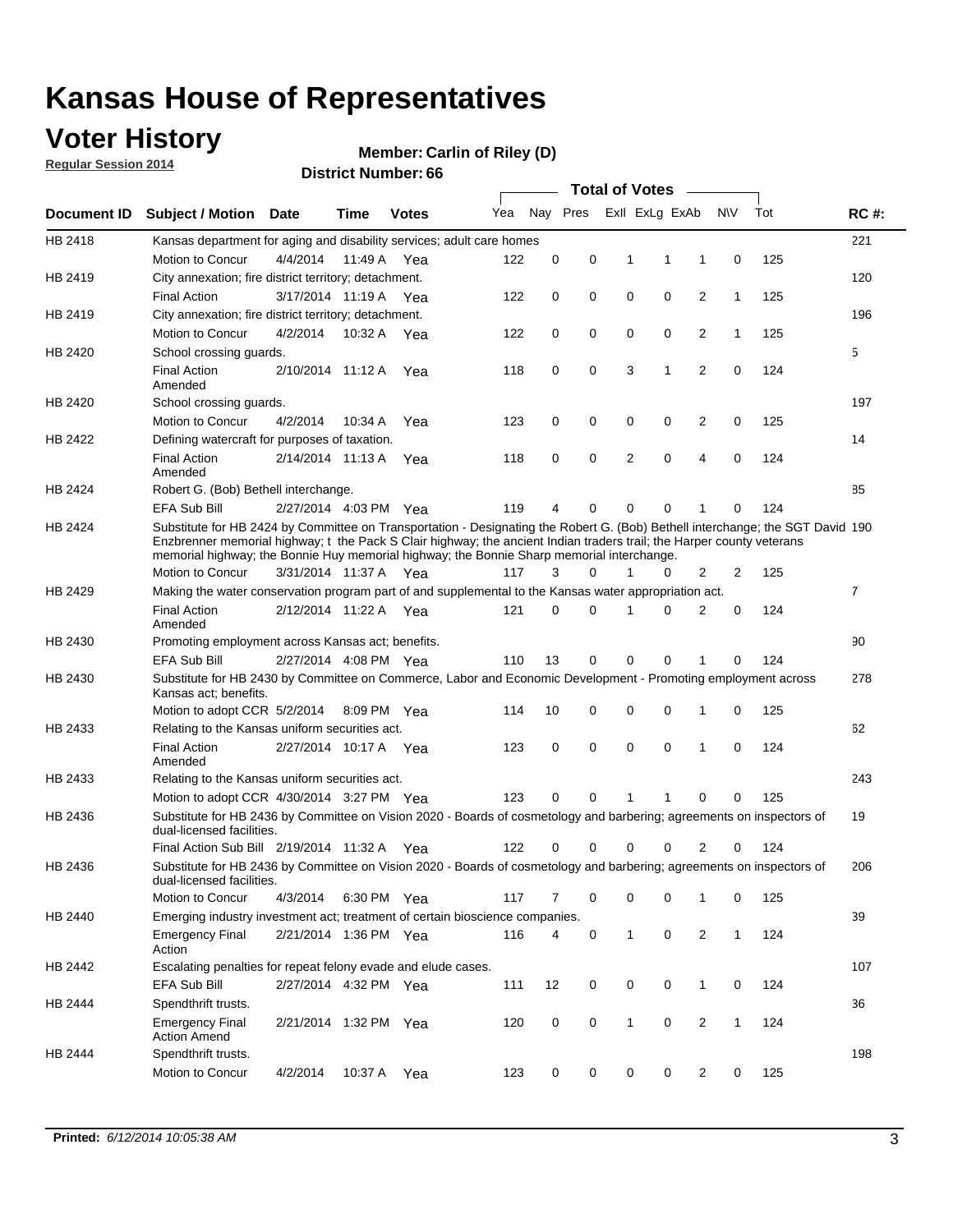#### **Voter History Regular Session 2014**

| Member: Carlin of Riley (D) |  |  |  |
|-----------------------------|--|--|--|
|-----------------------------|--|--|--|

| <b>District Number: 66</b> |  |
|----------------------------|--|

|                |                                                                                                                                                                                                                                                                                                                                 |                       |         |              |     |             | <b>Total of Votes</b>   |   |              |             | $\sim$         |     |     |             |
|----------------|---------------------------------------------------------------------------------------------------------------------------------------------------------------------------------------------------------------------------------------------------------------------------------------------------------------------------------|-----------------------|---------|--------------|-----|-------------|-------------------------|---|--------------|-------------|----------------|-----|-----|-------------|
|                | Document ID Subject / Motion Date                                                                                                                                                                                                                                                                                               |                       | Time    | <b>Votes</b> | Yea |             | Nay Pres ExII ExLg ExAb |   |              |             |                | N\V | Tot | <b>RC#:</b> |
| <b>HB 2445</b> | Allowing for criminal discovery materials to be provided to defendant or defendant's counsel.                                                                                                                                                                                                                                   |                       |         |              |     |             |                         |   |              |             |                |     |     | 63          |
|                | <b>Final Action</b><br>Amended                                                                                                                                                                                                                                                                                                  | 2/27/2014 10:19 A     |         | Yea          | 123 | 0           | 0                       |   | $\mathbf 0$  | 0           | 1              | 0   | 124 |             |
| HB 2446        | District courts; court trustee operations fund. judicial process; concerning sentencing dispositions, probation and postrelease<br>supervision; concerning expungement of driving under the influence and criminal refusal convictions; concerning trials,<br>conduct of jury after case is submitted.                          |                       |         |              |     |             |                         |   |              |             |                |     |     | 8           |
|                | <b>Final Action</b>                                                                                                                                                                                                                                                                                                             | 2/12/2014 11:23 A Yea |         |              | 121 | 0           | 0                       | 1 |              | 0           | 2              | 0   | 124 |             |
| HB 2446        | Senate Substitute for HB 2446 by Committee on Judiciary - Courts; allocating moneys from driver's license fees to judicial<br>branch nonjudicial salary adjustment fund; allowing chief justice to authorize expenditures from court trustee operations fund in<br>certain judicial districts; time limits for court decisions. |                       |         |              |     |             |                         |   |              |             |                |     |     | 239         |
|                | Motion to adopt CCR 4/30/2014 3:01 PM Yea                                                                                                                                                                                                                                                                                       |                       |         |              | 121 | 2           | 0                       | 1 |              | 1           | 0              | 0   | 125 |             |
| HB 2447        | Real property; trespass and liability.                                                                                                                                                                                                                                                                                          |                       |         |              |     |             |                         |   |              |             |                |     |     | 29          |
|                | <b>Final Action</b><br>Amended                                                                                                                                                                                                                                                                                                  | 2/21/2014 11:14 A Yea |         |              | 119 | 2           | $\mathbf 0$             | 1 |              | 0           | 2              | 0   | 124 |             |
| HB 2447        | Real property; trespass and liability.                                                                                                                                                                                                                                                                                          |                       |         |              |     |             |                         |   |              |             |                |     |     | 202         |
|                | Motion to Adopt CCR 4/3/2014                                                                                                                                                                                                                                                                                                    |                       |         | 6:10 PM Yea  | 122 | 2           | $\mathbf 0$             |   | $\mathbf 0$  | 0           | 1              | 0   | 125 |             |
| HB 2448        | Interference with judicial process.                                                                                                                                                                                                                                                                                             |                       |         |              |     |             |                         |   |              |             |                |     |     | 30          |
|                | <b>Final Action</b>                                                                                                                                                                                                                                                                                                             | 2/21/2014 11:16 A     |         | Yea          | 121 | $\mathbf 0$ | 0                       | 1 |              | 0           | $\overline{2}$ | 0   | 124 |             |
| HB 2448        | Senate Substitute for HB 2448 by Committee on Judiciary - Updating provisions relating to the Kansas bureau of<br>investigation's DNA database; amending the crime of interference with                                                                                                                                         |                       |         |              |     |             |                         |   |              |             |                |     |     | 240         |
|                | Motion to adopt CCR 4/30/2014 3:10 PM Yea                                                                                                                                                                                                                                                                                       |                       |         |              | 116 | 7           | $\mathbf 0$             | 1 |              | 1           | 0              | 0   | 125 |             |
| HB 2451        | Electric utilities; creating the electric highway fee.                                                                                                                                                                                                                                                                          |                       |         |              |     |             |                         |   |              |             |                |     |     | 96          |
|                | <b>EFA Sub Bill</b>                                                                                                                                                                                                                                                                                                             | 2/27/2014 4:18 PM Yea |         |              | 64  | 59          | 0                       |   | $\mathbf 0$  | 0           | 1              | 0   | 124 |             |
| HB 2451        | Substitute for HB 2451 by Committee on Transportation - Increasing registration fees for electric vehicles.                                                                                                                                                                                                                     |                       |         |              |     |             |                         |   |              |             |                |     |     | 207         |
|                | Motion to Concur                                                                                                                                                                                                                                                                                                                | 4/3/2014              |         | 6:34 PM Yea  | 94  | 30          | 0                       |   | $\Omega$     | 0           | 1              | 0   | 125 |             |
| HB 2452        | Substitute for HB 2452 by Committee on Transportation - Distinctive license plates; donate life, disabled veterans, rotary<br>international, Kansas horse council.                                                                                                                                                              |                       |         |              |     |             |                         |   |              |             |                |     |     | 41          |
|                | <b>EFA Sub Bill</b>                                                                                                                                                                                                                                                                                                             | 2/21/2014 1:39 PM Yea |         |              | 120 | 0           | 0                       | 1 |              | 0           | 2              | 1   | 124 |             |
| HB 2452        | Substitute for HB 2452 by Committee on Transportation - Distinctive license plates; donate life, disabled veterans, rotary<br>international, Kansas horse council, motorcycles.                                                                                                                                                 |                       |         |              |     |             |                         |   |              |             |                |     |     | 208         |
|                | Motion to Concur                                                                                                                                                                                                                                                                                                                | 4/3/2014              |         | 6:37 PM Yea  | 123 | 1           | $\mathbf 0$             |   | $\mathbf 0$  | $\mathbf 0$ | 1              | 0   | 125 |             |
| HB 2453        | Protecting religious freedom regarding marriage.                                                                                                                                                                                                                                                                                |                       |         |              |     |             |                         |   |              |             |                |     |     | 9           |
|                | <b>Final Action</b><br>Amended                                                                                                                                                                                                                                                                                                  | 2/12/2014 11:28 A     |         | Nay          | 72  | 49          | $\mathbf 0$             |   | $\mathbf{1}$ | 0           | 2              | 0   | 124 |             |
| HB 2455        | Property tax exemption for certain utility systems located on military installation.                                                                                                                                                                                                                                            |                       |         |              |     |             |                         |   |              |             |                |     |     | 108         |
|                | <b>Emergency Final</b><br><b>Action Amend</b>                                                                                                                                                                                                                                                                                   | 3/6/2014              | 11:23 A | Yea          | 119 | 1           | 0                       |   | 2            | 1           | 2              | 0   | 125 |             |
| HB 2456        | Property taxation; defining commercial and industrial machinery and equipment; motor vehicles, members of military service<br>and active guard and reservists.                                                                                                                                                                  |                       |         |              |     |             |                         |   |              |             |                |     |     | 49          |
|                | <b>Final Action</b><br>Amended                                                                                                                                                                                                                                                                                                  | 2/26/2014 11:32 A Yea |         |              | 100 | 23          | 0                       |   | 0            | 0           | 1              | 0   | 124 |             |
| HB 2463        | Creating civil liability for acts of terrorism; forfeiture of property related to violations of certain criminal acts.                                                                                                                                                                                                          |                       |         |              |     |             |                         |   |              |             |                |     |     | 50          |
|                | <b>Final Action</b><br>Amended                                                                                                                                                                                                                                                                                                  | 2/26/2014 11:33 A Yea |         |              | 123 | 0           | 0                       |   | $\mathbf 0$  | 0           | $\mathbf{1}$   | 0   | 124 |             |
| HB 2463        | Creating civil liability for acts of terrorism; forfeiture of property related to violations of certain criminal acts.                                                                                                                                                                                                          |                       |         |              |     |             |                         |   |              |             |                |     |     | 194         |
|                | Motion to Concur                                                                                                                                                                                                                                                                                                                | 4/1/2014              |         | 10:46 A Yea  | 123 | 0           | 0                       |   | $\mathbf{1}$ | 0           | $\mathbf{1}$   | 0   | 125 |             |
| HB 2464        | Allowing banks, trust companies and savings and loans to claim the expensing deduction for privilege tax filers under the<br>Kansas income tax act.                                                                                                                                                                             |                       |         |              |     |             |                         |   |              |             |                |     |     | 15          |
|                | <b>Final Action</b><br>Amended                                                                                                                                                                                                                                                                                                  | 2/14/2014 11:14 A Yea |         |              | 118 | 0           | 0                       |   | 2            | 0           | 4              | 0   | 124 |             |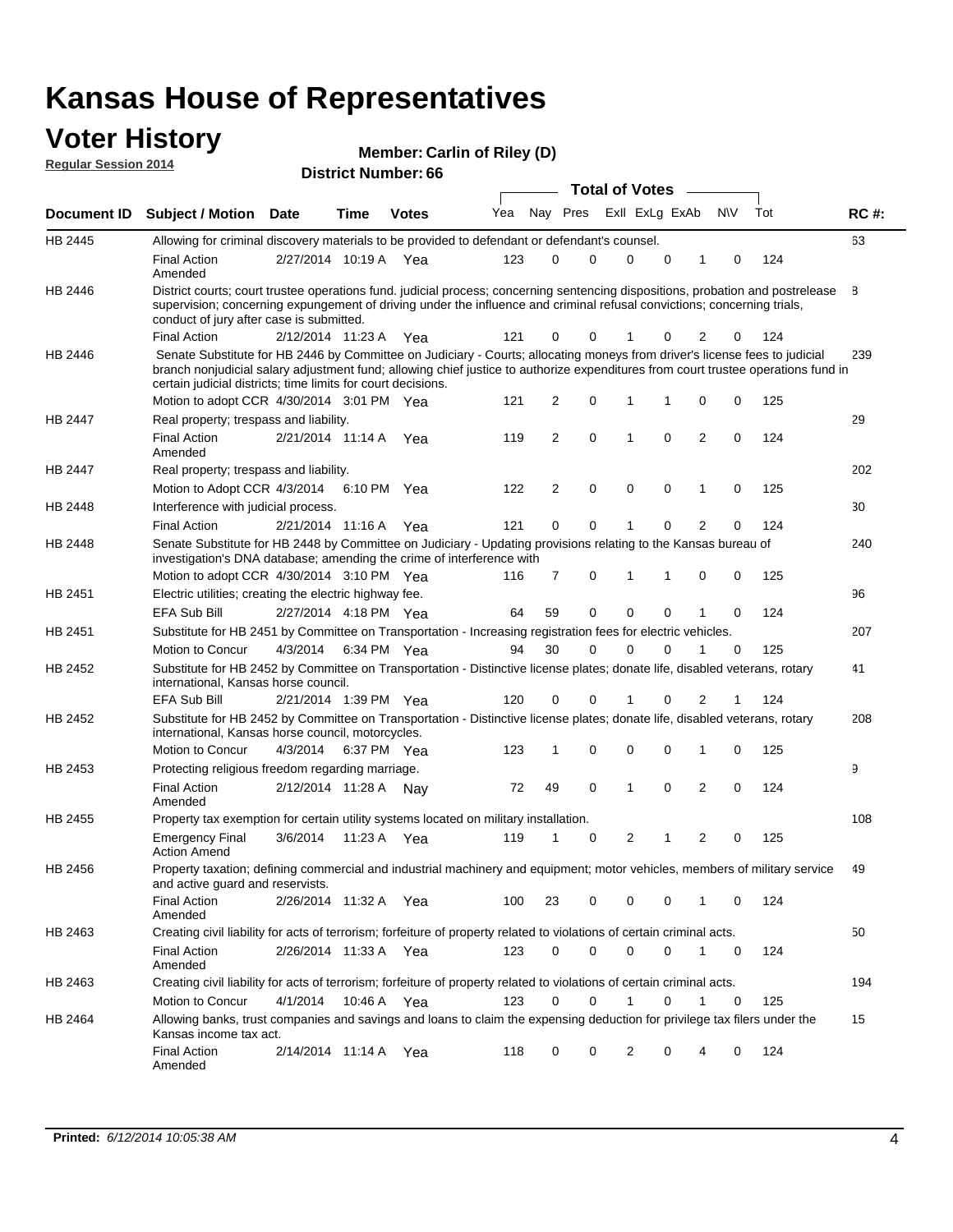### **Voter History**

**Regular Session 2014**

#### **Carlin of Riley (D)**

|                |                                                                                                                                                                             |                       |      |              |     |                |             |   | <b>Total of Votes</b> |             |                |             |     |             |
|----------------|-----------------------------------------------------------------------------------------------------------------------------------------------------------------------------|-----------------------|------|--------------|-----|----------------|-------------|---|-----------------------|-------------|----------------|-------------|-----|-------------|
|                | Document ID Subject / Motion Date                                                                                                                                           |                       | Time | <b>Votes</b> | Yea |                | Nay Pres    |   | Exll ExLg ExAb        |             |                | N\V         | Tot | <b>RC#:</b> |
| HB 2466        | Relating to administrative procedure; judicial review.                                                                                                                      |                       |      |              |     |                |             |   |                       |             |                |             |     | 37          |
|                | <b>Emergency Final</b><br><b>Action Amend</b>                                                                                                                               | 2/21/2014 1:33 PM Yea |      |              | 118 | 2              | 0           |   | 1                     | 0           | 2              | 1           | 124 |             |
| HB 2470        | Purchasing authority for certain insurance by the state board of regents for state educational institutions.                                                                |                       |      |              |     |                |             |   |                       |             |                |             |     | 16          |
|                | <b>Final Action</b>                                                                                                                                                         | 2/17/2014 11:20 A Yea |      |              | 120 | 0              | 0           |   | 3                     | $\mathbf 0$ | 1              | 0           | 124 |             |
| HB 2475        | Personal financial literacy program as a requirement for high school graduation.                                                                                            |                       |      |              |     |                |             |   |                       |             |                |             |     | 126         |
|                | <b>Final Action</b><br>Amended                                                                                                                                              | 3/19/2014 11:22 A Yea |      |              | 110 | 12             | 0           |   | 0                     | 1           | 2              | 0           | 125 |             |
| HB 2478        | Venue for crimes committed with an electronic device.                                                                                                                       |                       |      |              |     |                |             |   |                       |             |                |             |     | 51          |
|                | <b>Final Action</b>                                                                                                                                                         | 2/26/2014 11:34 A     |      | Yea          | 123 | 0              | 0           |   | $\Omega$              | $\mathbf 0$ | 1              | 0           | 124 |             |
| HB 2479        | Removing 2015 sunset provision from law requiring ignition interlock device after first test failure or alcohol or drug-related<br>conviction.                              |                       |      |              |     |                |             |   |                       |             |                |             |     | 115         |
|                | <b>Final Action</b><br>Amended                                                                                                                                              | 3/14/2014 11:14 A     |      | Yea          | 117 | 0              | 0           |   | 2                     | 1           | 4              | 1           | 125 |             |
| HB 2479        | Removing 2015 sunset provision from law requiring ignition interlock device after first test failure or alcohol or drug-related<br>conviction.                              |                       |      |              |     |                |             |   |                       |             |                |             |     | 210         |
|                | Motion to Concur                                                                                                                                                            | 4/3/2014              |      | 6:47 PM Yea  | 122 | $\overline{2}$ | 0           |   | 0                     | $\mathbf 0$ | 1              | 0           | 125 |             |
| HB 2480        | Repealing the review of TeleKansas I.                                                                                                                                       |                       |      |              |     |                |             |   |                       |             |                |             |     | 64          |
|                | <b>Final Action</b><br>Amended                                                                                                                                              | 2/27/2014 10:20 A     |      | Yea          | 123 | 0              | 0           |   | $\mathbf 0$           | $\mathbf 0$ | 1              | 0           | 124 |             |
| HB 2480        | Repealing the review of TeleKansas I.                                                                                                                                       |                       |      |              |     |                |             |   |                       |             |                |             |     | 250         |
|                | Motion to Concur                                                                                                                                                            | 5/1/2014              |      | 1:54 PM Yea  | 123 | 1              | 0           |   | 0                     | 0           | 0              | 1           | 125 |             |
| HB 2482        | Authority of state corporation commission to intervene in court proceedings.                                                                                                |                       |      |              |     |                |             |   |                       |             |                |             |     | 65          |
|                | <b>Final Action</b><br>Amended                                                                                                                                              | 2/27/2014 10:21 A     |      | Yea          | 121 | 2              | 0           |   | 0                     | 0           | 1              | 0           | 124 |             |
| HB 2482        | Senate Substitute for HB 2482 by Committee on Utilities - Creating the energy efficiency investment act.                                                                    |                       |      |              |     |                |             |   |                       |             |                |             |     | 211         |
|                | Motion to Concur                                                                                                                                                            | 4/3/2014 7:02 PM Yea  |      |              | 99  | 25             | 0           |   | 0                     | $\mathbf 0$ | 1              | 0           | 125 |             |
| HB 2487        | Construction of electric transmission lines and certificates of public convenience and necessity.                                                                           |                       |      |              |     |                |             |   |                       |             |                |             |     | 66          |
|                | <b>Final Action</b><br>Amended                                                                                                                                              | 2/27/2014 10:22 A Yea |      |              | 113 | 10             | 0           |   | 0                     | 0           | 1              | 0           | 124 |             |
| HB 2487        | Relating to the powers and duties of the state corporation commission; construction of electric transmission lines and<br>certificates of public convenience and necessity. |                       |      |              |     |                |             |   |                       |             |                |             |     | 254         |
|                | Sub motion to concur 5/1/2014                                                                                                                                               |                       |      | 4:36 PM Yea  | 117 | 8              | 0           |   | 0                     | 0           | 0              | 0           | 125 |             |
| <b>HB 2488</b> | Kansas electric transmission authority and the purpose and composition of the authority.                                                                                    |                       |      |              |     |                |             |   |                       |             |                |             |     | 10          |
|                | <b>Final Action</b><br>Amended                                                                                                                                              | 2/12/2014 11:30 A     |      | Yea          | 108 | 13             | 0           |   | 1                     | 0           | 2              | 0           | 124 |             |
| HB 2488        | Kansas electric transmission authority and the purpose and composition of the authority.                                                                                    |                       |      |              |     |                |             |   |                       |             |                |             |     | 158         |
|                | Motion to Concur                                                                                                                                                            | 3/25/2014 10:43 A     |      | Nav          | 107 | 15             | 0           |   | 1                     | 0           | 2              | 0           | 125 |             |
| HB 2489        | Legislative review of exceptions to disclosure of public records.                                                                                                           |                       |      |              |     |                |             |   |                       |             |                |             |     | 67          |
|                | <b>Final Action</b><br>Amended                                                                                                                                              | 2/27/2014 10:23 A Yea |      |              | 122 | $\mathbf 1$    |             | 0 | 0                     | 0           | 1              | 0           | 124 |             |
| HB 2490        | Criminal procedure; conduct of jury after case is submitted.                                                                                                                |                       |      |              |     |                |             |   |                       |             |                |             |     | 31          |
|                | <b>Final Action</b><br>Amended                                                                                                                                              | 2/21/2014 11:17 A Yea |      |              | 121 | 0              | 0           |   | $\mathbf{1}$          | 0           | 2              | $\mathbf 0$ | 124 |             |
| HB 2490        | Capital murder; attempt; murder in the first degree; sentencing.                                                                                                            |                       |      |              |     |                |             |   |                       |             |                |             |     | 241         |
|                | Motion to adopt CCR 4/30/2014 3:16 PM Yea                                                                                                                                   |                       |      |              | 123 | 0              |             | 0 | $\mathbf{1}$          | 1           | 0              | 0           | 125 |             |
| HB 2491        | Kansas tort claims act; attorney may appear in small claims action.                                                                                                         |                       |      |              |     |                |             |   |                       |             |                |             |     | 20          |
|                | <b>Final Action</b><br>Amended                                                                                                                                              | 2/19/2014 11:34 A Yea |      |              | 120 | $\overline{2}$ |             | 0 | 0                     | 0           | $\overline{2}$ | 0           | 124 |             |
| HB 2491        | Kansas tort claims act; attorney may appear in small claims action.                                                                                                         |                       |      |              |     |                |             |   |                       |             |                |             |     | 199         |
|                | Motion to Concur                                                                                                                                                            | 4/2/2014              |      | 10:40 A Yea  | 121 | 2              | $\mathbf 0$ |   | 0                     | 0           | 2              | 0           | 125 |             |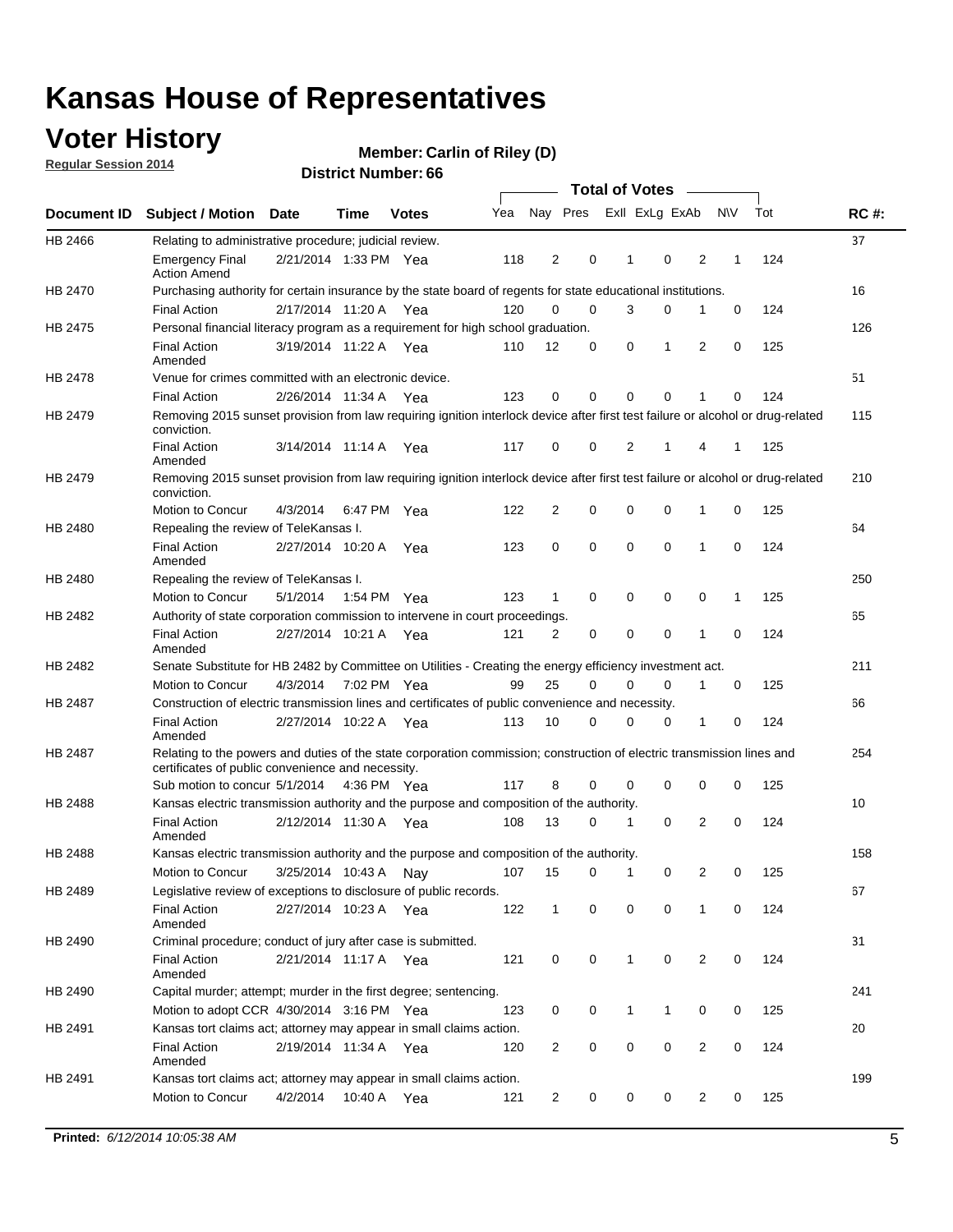### **Voter History**

**Regular Session 2014**

#### **Carlin of Riley (D)**

|             |                                                                                                                                                                                                                                                        |                       |              | <b>DISTRICT MAILINGL. 00</b> |     |             |          | Total of Votes – |                |                  |          |             |
|-------------|--------------------------------------------------------------------------------------------------------------------------------------------------------------------------------------------------------------------------------------------------------|-----------------------|--------------|------------------------------|-----|-------------|----------|------------------|----------------|------------------|----------|-------------|
| Document ID | <b>Subject / Motion Date</b>                                                                                                                                                                                                                           |                       | <b>Time</b>  | <b>Votes</b>                 | Yea |             | Nay Pres |                  | Exll ExLg ExAb | N\V              | Tot      | <b>RC#:</b> |
| HB 2493     | Relating to surety regulation, appearance bonds and unlawful sexual relations.                                                                                                                                                                         |                       |              |                              |     |             |          |                  |                |                  |          | 23          |
|             | <b>Final Action</b><br>Amended                                                                                                                                                                                                                         | 2/20/2014 11:14 A Yea |              |                              | 113 | 10          | 0        | $\mathbf 0$      | $\mathbf 0$    | $\mathbf 0$<br>1 | 124      |             |
| HB 2495     | Concerning sentencing dispositions, probation and postrelease supervision.                                                                                                                                                                             |                       |              |                              |     |             |          |                  |                |                  |          | 24          |
|             | <b>Final Action</b><br>Amended                                                                                                                                                                                                                         | 2/20/2014 11:17 A     |              | Yea                          | 122 | 1           | 0        | 0                | 0              | $\mathbf 0$<br>1 | 124      |             |
| HB 2501     | Human trafficking and related crimes; penalties for buying sexual relations; records and reporting by courts; staff secure facility 25<br>requirements.                                                                                                |                       |              |                              |     |             |          |                  |                |                  |          |             |
|             | <b>Final Action</b><br>Amended                                                                                                                                                                                                                         | 2/20/2014 11:18 A Yea |              |                              | 123 | 0           | 0        | 0                | $\Omega$       | $\Omega$<br>1    | 124      |             |
| HB 2502     | Allowing victim notification on status change of person confined.                                                                                                                                                                                      |                       |              |                              |     |             |          |                  |                |                  |          | 26          |
|             | <b>Final Action</b>                                                                                                                                                                                                                                    | 2/20/2014 11:20 A Yea |              |                              | 123 | $\Omega$    | 0        | 0                | 0              | 0                | 124      |             |
| HB 2503     | Substitute for HB 2503 by Committee on Federal and State Affairs -- Carrying of concealed handguns by law enforcement<br>officers.                                                                                                                     |                       |              |                              |     |             |          |                  |                |                  |          | 230         |
|             | Final Action Sub Bill 4/5/2014                                                                                                                                                                                                                         |                       | 10:22 A FxAb |                              | 119 | 1           | 0        | 0                | $\Omega$       |                  | 125      |             |
| HB 2504     | Repealing outdated provisions relating to the purchase of certain real estate by the department of corrections.                                                                                                                                        |                       |              |                              |     |             |          |                  |                |                  |          | 18          |
|             | <b>Final Action</b>                                                                                                                                                                                                                                    | 2/19/2014 11:31 A     |              | Yea                          | 122 | $\Omega$    | 0        | $\Omega$         | 0              | 2                | 124<br>0 |             |
| HB 2506     | Repealing K.S.A. 72-60b03, the effective date of the midwestern higher education compact act.                                                                                                                                                          |                       |              |                              |     |             |          |                  |                |                  |          | 52          |
|             | <b>Final Action</b>                                                                                                                                                                                                                                    | 2/26/2014 11:35 A Yea |              |                              | 122 | 1           | 0        | $\mathbf 0$      | 0              | 1                | 124<br>0 |             |
| HB 2506     | Senate Substitute for HB 2506 by Committee on Ways and Means - Education; appropriations for FY 2014 and FY 2015 for<br>various state agencies; amendments concerning postsecondary education; amendments to provisions relating to school<br>finance. |                       |              |                              |     |             |          |                  |                |                  |          | 238         |
|             | Motion to Adopt CCR 4/6/2014                                                                                                                                                                                                                           |                       | 9:45 PM FxAb |                              | 63  | 57          | 0        | 0                | 0              | 4<br>1           | 125      |             |
| HB 2509     | Emergency medical services amendments.                                                                                                                                                                                                                 |                       |              |                              |     |             |          |                  |                |                  |          | 101         |
|             | <b>Emergency Final</b><br><b>Action Amend</b>                                                                                                                                                                                                          | 2/27/2014 4:24 PM Yea |              |                              | 123 | $\mathbf 0$ | $\Omega$ | $\Omega$         | $\Omega$       | 1<br>$\Omega$    | 124      |             |
| HB 2510     | Pharmacists and pharmacies; pharmacy technicians; registration and grounds for denial of registration.                                                                                                                                                 |                       |              |                              |     |             |          |                  |                |                  |          | 84          |
|             | <b>Emergency Final</b><br>Action                                                                                                                                                                                                                       | 2/27/2014 4:01 PM Yea |              |                              | 71  | 52          | 0        | 0                | $\Omega$       | 0<br>1           | 124      |             |
| HB 2511     | Liability for property tax on personal property; sale or abandonment of personal property.                                                                                                                                                             |                       |              |                              |     |             |          |                  |                |                  |          | 27          |
|             | <b>Final Action</b>                                                                                                                                                                                                                                    | 2/20/2014 11:21 A Yea |              |                              | 123 | $\Omega$    | 0        | 0                | $\mathbf 0$    | 1<br>0           | 124      |             |
| HB 2514     | Exemption for Federal Home Loan Bank in certain insolvency proceedings involving insurance companies.                                                                                                                                                  |                       |              |                              |     |             |          |                  |                |                  |          | 2           |
|             | <b>Final Action</b>                                                                                                                                                                                                                                    | 2/10/2014 11:08 A     |              | Yea                          | 118 | $\Omega$    | 0        | 3                | 1              | $\overline{2}$   | 124<br>0 |             |
| HB 2515     | Insurance; confidentiality of work papers from analysis of analysis of financial regulation or market regulation of insurance<br>company or affiliates.                                                                                                |                       |              |                              |     |             |          |                  |                |                  |          | 82          |
|             | <b>Emergency Final</b><br>Action                                                                                                                                                                                                                       | 2/27/2014 3:58 PM Yea |              |                              | 123 | 0           | 0        | 0                | 0              | 1                | 124<br>0 |             |
| HB 2515     | Updating statutory references and making corresponding changes due to Executive Reorganization Order No. 41.                                                                                                                                           |                       |              |                              |     |             |          |                  |                |                  |          | 269         |
|             | Motion to Adopt CCR 5/2/2014 3:31 PM Yea                                                                                                                                                                                                               |                       |              |                              | 118 | 4           | 0        | 0                | 1              | 1<br>1           | 125      |             |
| HB 2516     | Amendments relating to health care provider liability insurance and to companies organized to provide such insurance.                                                                                                                                  |                       |              |                              |     |             |          |                  |                |                  |          | 3           |
|             | <b>Final Action</b><br>Amended                                                                                                                                                                                                                         | 2/10/2014 11:10 A Yea |              |                              | 118 | 0           | 0        | 3                | 1              | 2                | 124<br>0 |             |
| HB 2516     | Amendments relating to health care provider liability insurance and to companies organized to provide such insurance.                                                                                                                                  |                       |              |                              |     |             |          |                  |                |                  |          | 191         |
|             | Motion to Concur                                                                                                                                                                                                                                       | 3/31/2014 11:40 A Yea |              |                              | 121 | 0           | 0        | 1                | 0              | 2                | 1<br>125 |             |
| HB 2518     | Relating to ballot language statements.                                                                                                                                                                                                                |                       |              |                              |     |             |          |                  |                |                  |          | 40          |
|             | <b>Emergency Final</b><br><b>Action Amend</b>                                                                                                                                                                                                          | 2/21/2014 1:37 PM Yea |              |                              | 116 | 4           | 0        | 1                | 0              | 2                | 124<br>1 |             |
| HB 2525     | Kansas money transmitter act concerning change of controlling interest and notification.                                                                                                                                                               |                       |              |                              |     |             |          |                  |                |                  |          | 32          |
|             | <b>Final Action</b>                                                                                                                                                                                                                                    | 2/21/2014 11:18 A     |              | Nav                          | 105 | 16          | 0        | 1                | 0              | 2<br>0           | 124      |             |
| HB 2525     | Kansas money transmitter act concerning change of controlling interest and notification.                                                                                                                                                               |                       |              |                              |     |             |          |                  |                |                  |          | 252         |
|             | Motion to Concur                                                                                                                                                                                                                                       | 5/1/2014              | 1:59 PM Yea  |                              | 112 | 13          | 0        | 0                | 0              | 0<br>0           | 125      |             |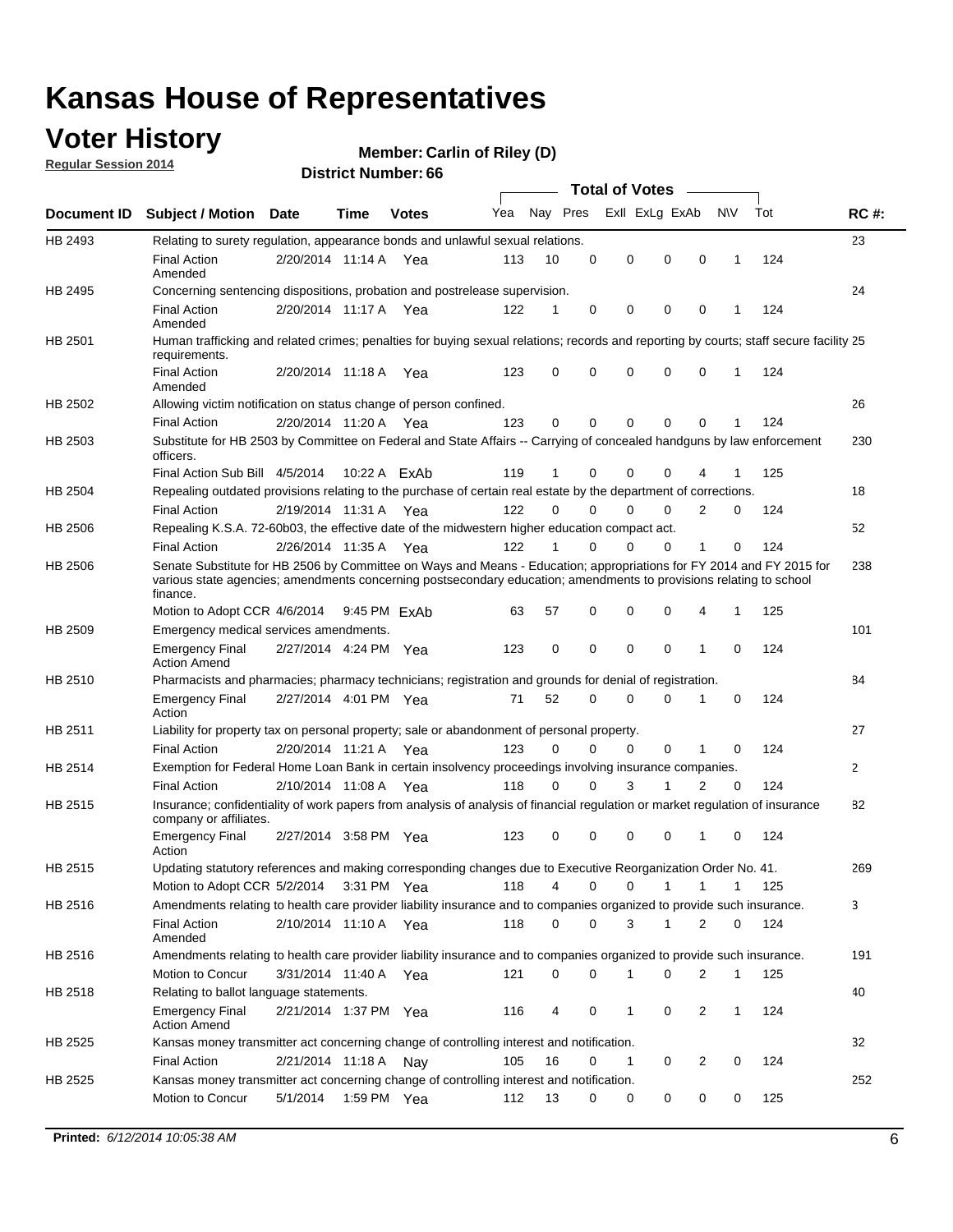#### **Voter History Regular Session 2014**

|  | <b>District Number: 66</b> |  |
|--|----------------------------|--|
|--|----------------------------|--|

|                    |                                                                                                                                                                                                                                                                                                                                           |                       |      |              |     |          |             | <b>Total of Votes</b> |             |                |           |     |             |
|--------------------|-------------------------------------------------------------------------------------------------------------------------------------------------------------------------------------------------------------------------------------------------------------------------------------------------------------------------------------------|-----------------------|------|--------------|-----|----------|-------------|-----------------------|-------------|----------------|-----------|-----|-------------|
| <b>Document ID</b> | <b>Subject / Motion Date</b>                                                                                                                                                                                                                                                                                                              |                       | Time | <b>Votes</b> | Yea | Nay Pres |             | Exll ExLg ExAb        |             |                | <b>NV</b> | Tot | <b>RC#:</b> |
| HB 2533            | Changing interest credit amounts, member distributions upon termination or death and retirement annuities under the KPERS 42<br>Act of 2015.                                                                                                                                                                                              |                       |      |              |     |          |             |                       |             |                |           |     |             |
|                    | <b>Emergency Final</b><br><b>Action Amend</b>                                                                                                                                                                                                                                                                                             | 2/21/2014 1:40 PM Nay |      |              | 94  | 26       | 0           | 1                     | 0           | 2              | 1         | 124 |             |
| HB 2537            | Eliminating font size and type requirement for disclosure statements contained in insurance contracts and explanatory<br>materials printed in any language other than English.                                                                                                                                                            |                       |      |              |     |          |             |                       |             |                |           |     | 81          |
|                    | <b>Emergency Final</b><br>Action                                                                                                                                                                                                                                                                                                          | 2/27/2014 3:56 PM Yea |      |              | 119 | 4        | 0           | 0                     | 0           | 1              | 0         | 124 |             |
| HB 2537            | Insurance; eliminating font and type requirements for certain non-English insurance documents; confidentiality of certain<br>documents; continuation of health insurance for spouse and children of certain emergency personnel and employees of the<br>department of corrections; purchase of certain insurance by the state fair board. |                       |      |              |     |          |             |                       |             |                |           |     | 249         |
|                    | Motion to adopt CCR 4/30/2014 3:58 PM Yea                                                                                                                                                                                                                                                                                                 |                       |      |              | 122 | 0        | 0           | 1                     | 1           | 0              | 1         | 125 |             |
| HB 2538            | Giving landowner right of first refusal for antlers of deer illegally shot on landowner's property.                                                                                                                                                                                                                                       |                       |      |              |     |          |             |                       |             |                |           |     | 102         |
|                    | Emergency Final<br><b>Action Amend</b>                                                                                                                                                                                                                                                                                                    | 2/27/2014 4:26 PM Yea |      |              | 106 | 17       | $\Omega$    | 0                     | 0           | 1              | 0         | 124 |             |
| HB 2541            | Substitute for HB2541 by Committee on Local Government—plastic bottles and containers; labeling; solid waste landfill<br>restrictions.                                                                                                                                                                                                    |                       |      |              |     |          |             |                       |             |                |           |     | 121         |
|                    | Final Action Sub Bill 3/17/2014 11:21 A Yea                                                                                                                                                                                                                                                                                               |                       |      |              | 102 | 21       | 0           | $\mathbf 0$           | $\Omega$    | 2              | 0         | 125 |             |
| HB 2542            | Property tax exemption for amateur-built aircraft.                                                                                                                                                                                                                                                                                        |                       |      |              |     |          |             |                       |             |                |           |     | 112         |
|                    | <b>Final Action</b><br>Amended                                                                                                                                                                                                                                                                                                            | 3/13/2014 11:22 A Yea |      |              | 116 | 4        | $\mathbf 0$ | $\mathbf{1}$          | 1           | $\overline{2}$ | 1         | 125 |             |
| HB 2544            | Authorizing postsecondary educational institutions to enter into the state authorization reciprocity agreement to provide<br>distance education.                                                                                                                                                                                          |                       |      |              |     |          |             |                       |             |                |           |     | 17          |
|                    | <b>Final Action</b>                                                                                                                                                                                                                                                                                                                       | 2/17/2014 11:21 A     |      | Yea          | 120 | 0        | 0           | 3                     | 0           | 1              | 0         | 124 |             |
| HB 2545            | Extending sunset date on certain agriculture fees from July 1, 2015, to July 1, 2019.                                                                                                                                                                                                                                                     |                       |      |              |     |          |             |                       |             |                |           |     | 68          |
|                    | <b>Final Action</b><br>Amended                                                                                                                                                                                                                                                                                                            | 2/27/2014 10:25 A     |      | Yea          | 99  | 24       | 0           | 0                     | 0           | 1              | 0         | 124 |             |
| HB 2547            | Changing the map copy requirement in mining permit application.                                                                                                                                                                                                                                                                           |                       |      |              |     |          |             |                       |             |                |           |     | 53          |
|                    | <b>Final Action</b>                                                                                                                                                                                                                                                                                                                       | 2/26/2014 11:36 A Yea |      |              | 123 | 0        | 0           | $\mathbf 0$           | 0           | 1              | 0         | 124 |             |
| HB 2548            | Creating the water program management fund and transferring the air quality fee fund.                                                                                                                                                                                                                                                     |                       |      |              |     |          |             |                       |             |                |           |     | 46          |
|                    | <b>Emergency Final</b><br>Action                                                                                                                                                                                                                                                                                                          | 2/21/2014 1:46 PM Yea |      |              | 119 | 1        | 0           | 1                     | $\mathbf 0$ | 2              | 1         | 124 |             |
| HB 2549            | Allowing burial of hazardous waste on-site.                                                                                                                                                                                                                                                                                               |                       |      |              |     |          |             |                       |             |                |           |     | 54          |
|                    | <b>Final Action</b>                                                                                                                                                                                                                                                                                                                       | 2/26/2014 11:38 A     |      | Yea          | 123 | 0        | 0           | 0                     | $\mathbf 0$ | 1              | 0         | 124 |             |
| HB 2550            | Repeal of the atmospheric mercury deposition monitoring network.                                                                                                                                                                                                                                                                          |                       |      |              |     |          |             |                       |             |                |           |     | 33          |
|                    | <b>Final Action</b>                                                                                                                                                                                                                                                                                                                       | 2/21/2014 11:20 A     |      | Nav          | 92  | 29       | 0           | 1                     | $\mathbf 0$ | $\overline{2}$ | 0         | 124 |             |
| HB 2551            | Repealing regulation of PCB disposal facilities.                                                                                                                                                                                                                                                                                          |                       |      |              |     |          |             |                       |             |                |           |     | 47          |
|                    | <b>Emergency Final</b><br><b>Action Amend</b>                                                                                                                                                                                                                                                                                             | 2/21/2014 1:47 PM Nay |      |              | 100 | 20       | 0           | 1                     | 0           | 2              | 1         | 124 |             |
| HB 2551            | Repealing the regulation of PCB disposal facilities; making changes to the atmospheric mercury deposition monitoring network 271<br>and the disposal of plastic bottles, containers and solid waste.                                                                                                                                      |                       |      |              |     |          |             |                       |             |                |           |     |             |
|                    | Motion to Adopt CCR 5/2/2014                                                                                                                                                                                                                                                                                                              |                       |      | 3:45 PM Yea  | 105 | 17       | 0           | 0                     | 1           | 1              | 1         | 125 |             |
| HB 2552            | Managed care organizations, prompt payment.                                                                                                                                                                                                                                                                                               |                       |      |              |     |          |             |                       |             |                |           |     | 69          |
|                    | Final Action<br>Amended                                                                                                                                                                                                                                                                                                                   | 2/27/2014 10:26 A Yea |      |              | 123 | 0        | 0           | 0                     | 0           | 1              | 0         | 124 |             |
| HB 2552            | Kansas medical assistance program; managed care organizations; consent for expansion of certain medicaid services.                                                                                                                                                                                                                        |                       |      |              |     |          |             |                       |             |                |           |     | 225         |
|                    | <b>Motion to Concur</b>                                                                                                                                                                                                                                                                                                                   | 4/4/2014              |      | 6:13 PM Nay  | 68  | 54       | 0           | 0                     | 1           | 2              | 0         | 125 |             |
| HB 2553            | Health care compact.                                                                                                                                                                                                                                                                                                                      |                       |      |              |     |          |             |                       |             |                |           |     | 141         |
|                    | <b>Final Action</b>                                                                                                                                                                                                                                                                                                                       | 3/24/2014 10:15 A     |      | Nav          | 74  | 48       | 0           | 0                     | 0           | 3              | 0         | 125 |             |
| HB 2555            | Release of information in support of arrest warrants and search warrants.                                                                                                                                                                                                                                                                 |                       |      |              |     |          |             |                       |             |                |           |     | 86          |
|                    | <b>Emergency Final</b>                                                                                                                                                                                                                                                                                                                    | 2/27/2014 4:04 PM Nay |      |              | 113 | 10       | 0           | 0                     | 0           | 1              | 0         | 124 |             |
|                    | <b>Action Amend</b>                                                                                                                                                                                                                                                                                                                       |                       |      |              |     |          |             |                       |             |                |           |     |             |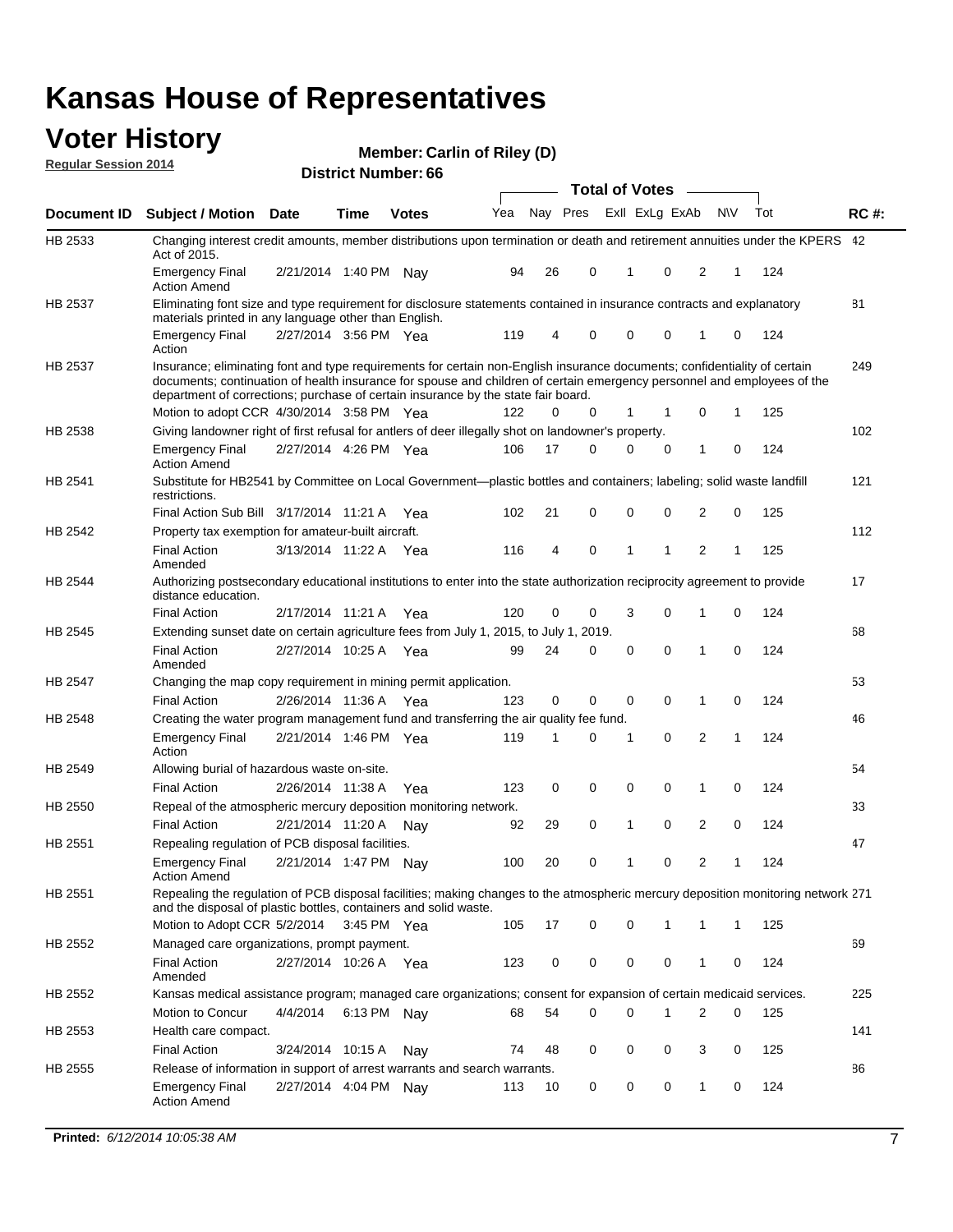### **Voter History**

**Regular Session 2014**

| <b>District Number: 66</b> |  |
|----------------------------|--|
|                            |  |

|                |                                                                                                                                                                                                                                                                                                                                                           |                       | ы юстанны с |              |     |          |          | <b>Total of Votes</b> |             | $\sim$         |              |     |             |
|----------------|-----------------------------------------------------------------------------------------------------------------------------------------------------------------------------------------------------------------------------------------------------------------------------------------------------------------------------------------------------------|-----------------------|-------------|--------------|-----|----------|----------|-----------------------|-------------|----------------|--------------|-----|-------------|
| Document ID    | <b>Subject / Motion Date</b>                                                                                                                                                                                                                                                                                                                              |                       | <b>Time</b> | <b>Votes</b> | Yea | Nay Pres |          | Exll ExLg ExAb        |             |                | N\V          | Tot | <b>RC#:</b> |
| HB 2557        | Changing penalties for certain taxpayers who file incorrect returns under Kansas income tax act.                                                                                                                                                                                                                                                          |                       |             |              |     |          |          |                       |             |                |              |     | 21          |
|                | <b>Final Action</b><br>Amended                                                                                                                                                                                                                                                                                                                            | 2/19/2014 11:35 A Yea |             |              | 122 | $\Omega$ | $\Omega$ | 0                     | $\mathbf 0$ | 2              | $\mathbf 0$  | 124 |             |
| HB 2561        | Licensure of pharmacists and registration of pharmacy interns by board of pharmacy.                                                                                                                                                                                                                                                                       |                       |             |              |     |          |          |                       |             |                |              |     | 55          |
|                | <b>Final Action</b>                                                                                                                                                                                                                                                                                                                                       | 2/26/2014 11:39 A     |             | Yea          | 105 | 18       | 0        | 0                     | 0           | 1              | 0            | 124 |             |
| HB 2564        | Requiring 60-day wait before re-employment for retirement benefit eligibility.                                                                                                                                                                                                                                                                            |                       |             |              |     |          |          |                       |             |                |              |     | 43          |
|                | <b>Emergency Final</b><br>Action                                                                                                                                                                                                                                                                                                                          | 2/21/2014 1:41 PM Yea |             |              | 120 | 0        | 0        | 1                     | 0           | 2              | $\mathbf{1}$ | 124 |             |
| HB 2566        | Requiring court fee for forensic audio and video examination services.                                                                                                                                                                                                                                                                                    |                       |             |              |     |          |          |                       |             |                |              |     | 93          |
|                | <b>Emergency Final</b><br>Action                                                                                                                                                                                                                                                                                                                          | 2/27/2014 4:12 PM Yea |             |              | 123 | 0        | 0        | 0                     | 0           | 1              | 0            | 124 |             |
| HB 2568        | Domestic relations; Kansas family law code; child support guidelines.                                                                                                                                                                                                                                                                                     |                       |             |              |     |          |          |                       |             |                |              |     | 70          |
|                | <b>Final Action</b><br>Amended                                                                                                                                                                                                                                                                                                                            | 2/27/2014 10:27 A Yea |             |              | 123 | 0        | 0        | $\mathbf 0$           | $\mathbf 0$ | $\mathbf{1}$   | 0            | 124 |             |
| <b>HB 2568</b> | Domestic relations; Kansas family law code; child support quidelines.                                                                                                                                                                                                                                                                                     |                       |             |              |     |          |          |                       |             |                |              |     | 268         |
|                | Motion to adopt CCR 5/2/2014                                                                                                                                                                                                                                                                                                                              |                       | 3:28 PM Yea |              | 123 | 0        | 0        | 0                     | 1           | 1              | 0            | 125 |             |
| HB 2576        | Employment security law; creation of "new employer rate."                                                                                                                                                                                                                                                                                                 |                       |             |              |     |          |          |                       |             |                |              |     | 71          |
|                | <b>Final Action</b><br>Amended                                                                                                                                                                                                                                                                                                                            | 2/27/2014 10:28 A Yea |             |              | 123 | 0        | 0        | 0                     | $\mathbf 0$ | 1              | $\mathbf 0$  | 124 |             |
| HB 2576        | Employment security law; creation of "new employer rate."                                                                                                                                                                                                                                                                                                 |                       |             |              |     |          |          |                       |             |                |              |     | 159         |
|                | Motion to Concur                                                                                                                                                                                                                                                                                                                                          | 3/25/2014 10:47 A     |             | Yea          | 122 | $\Omega$ | 0        | 1                     | $\Omega$    | $\overline{2}$ | 0            | 125 |             |
| HB 2577        | Allowing parents to remain anonymous when surrendering an infant under the newborn protection act.                                                                                                                                                                                                                                                        |                       |             |              |     |          |          |                       |             |                |              |     | 56          |
|                | <b>Final Action</b><br>Amended                                                                                                                                                                                                                                                                                                                            | 2/26/2014 11:41 A Yea |             |              | 123 | 0        | 0        | 0                     | 0           | 1              | 0            | 124 |             |
| HB 2577        | Allowing parents to remain anonymous when surrendering an infant under the newborn protection act.                                                                                                                                                                                                                                                        |                       |             |              |     |          |          |                       |             |                |              |     | 220         |
|                | Motion to Concur                                                                                                                                                                                                                                                                                                                                          | 4/4/2014              | 11:45 A     | Yea          | 121 | $\Omega$ | 0        |                       |             | 1              | $\mathbf{1}$ | 125 |             |
| HB 2578        | Certification by chief law enforcement officer for transfer of a firearm when required by federal law.                                                                                                                                                                                                                                                    |                       |             |              |     |          |          |                       |             |                |              |     | 122         |
|                | <b>Final Action</b><br>Amended                                                                                                                                                                                                                                                                                                                            | 3/17/2014 11:22 A Yea |             |              | 123 | 0        | 0        | 0                     | $\Omega$    | 2              | 0            | 125 |             |
| HB 2578        | Regulating the possession of weapons.                                                                                                                                                                                                                                                                                                                     |                       |             |              |     |          |          |                       |             |                |              |     | 235         |
|                | Motion to Adopt CCR 4/5/2014 4:40 PM ExAb                                                                                                                                                                                                                                                                                                                 |                       |             |              | 102 | 19       | 0        | 0                     | $\mathbf 0$ | 4              | 0            | 125 |             |
| <b>HB 2580</b> | Specifying the duties of the state fire marshal relating to regional emergency response teams for hazardous materials and<br>search and rescue incidents.                                                                                                                                                                                                 |                       |             |              |     |          |          |                       |             |                |              |     | 72          |
|                | <b>Final Action</b><br>Amended                                                                                                                                                                                                                                                                                                                            | 2/27/2014 10:29 A     |             | Yea          | 113 | 10       | 0        | 0                     | $\mathbf 0$ | 1              | 0            | 124 |             |
| HB 2580        | Kansas Real Estate Appraisal Board; licensee fingerprinting and criminal background checks.                                                                                                                                                                                                                                                               |                       |             |              |     |          |          |                       |             |                |              |     | 272         |
|                | Motion to adopt CCR 5/2/2014                                                                                                                                                                                                                                                                                                                              |                       | 3:49 PM Yea |              | 115 | 7        | 0        | 0                     | 1           | 1              | $\mathbf{1}$ | 125 |             |
| HB 2582        | Creating an exemption from food establishment licensing for churches.                                                                                                                                                                                                                                                                                     |                       |             |              |     |          |          |                       |             |                |              |     | 57          |
|                | <b>Final Action</b>                                                                                                                                                                                                                                                                                                                                       | 2/26/2014 11:42 A     |             | Yea          | 123 | 0        | 0        | 0                     | 0           | 1              | 0            | 124 |             |
| HB 2588        | Child in need of care; juvenile offenders; permanent custodians.                                                                                                                                                                                                                                                                                          |                       |             |              |     |          |          |                       |             |                |              |     | 94          |
|                | <b>Emergency Final</b><br><b>Action Amend</b>                                                                                                                                                                                                                                                                                                             | 2/27/2014 4:14 PM Yea |             |              | 123 | 0        | 0        | 0                     | 0           | 1              | 0            | 124 |             |
| HB 2588        | Senate Substitute for HB 2588 by Committee on Judiciary - Concerning children and minors; relating to children in need of<br>care; placement in juvenile detention facilities; permanent custodians; relating to juvenile offenders; alternative adjudication;<br>youth residential centers and services; risk assessment; sentencing; good time credits. |                       |             |              |     |          |          |                       |             |                |              |     | 244         |
|                | Motion to adopt CCR 4/30/2014 3:36 PM Yea                                                                                                                                                                                                                                                                                                                 |                       |             |              | 123 | 0        | 0        | 1                     | 1           | 0              | 0            | 125 |             |
| HB 2591        | Requiring certain audit reports to be filed electronically and to be filed only with the department of administration.                                                                                                                                                                                                                                    |                       |             |              |     |          |          |                       |             |                |              |     | 58          |
|                | <b>Final Action</b>                                                                                                                                                                                                                                                                                                                                       | 2/26/2014 11:43 A Yea |             |              | 123 | 0        | 0        | 0                     | 0           | 1              | 0            | 124 |             |
| HB 2595        | State fossils; the tylosaurus and the pteranodon.                                                                                                                                                                                                                                                                                                         |                       |             |              |     |          |          |                       |             |                |              |     | 73          |
|                | <b>Final Action</b><br>Amended                                                                                                                                                                                                                                                                                                                            | 2/27/2014 10:31 A     |             | Yea          | 96  | 27       | 0        | 0                     | 0           | 1              | 0            | 124 |             |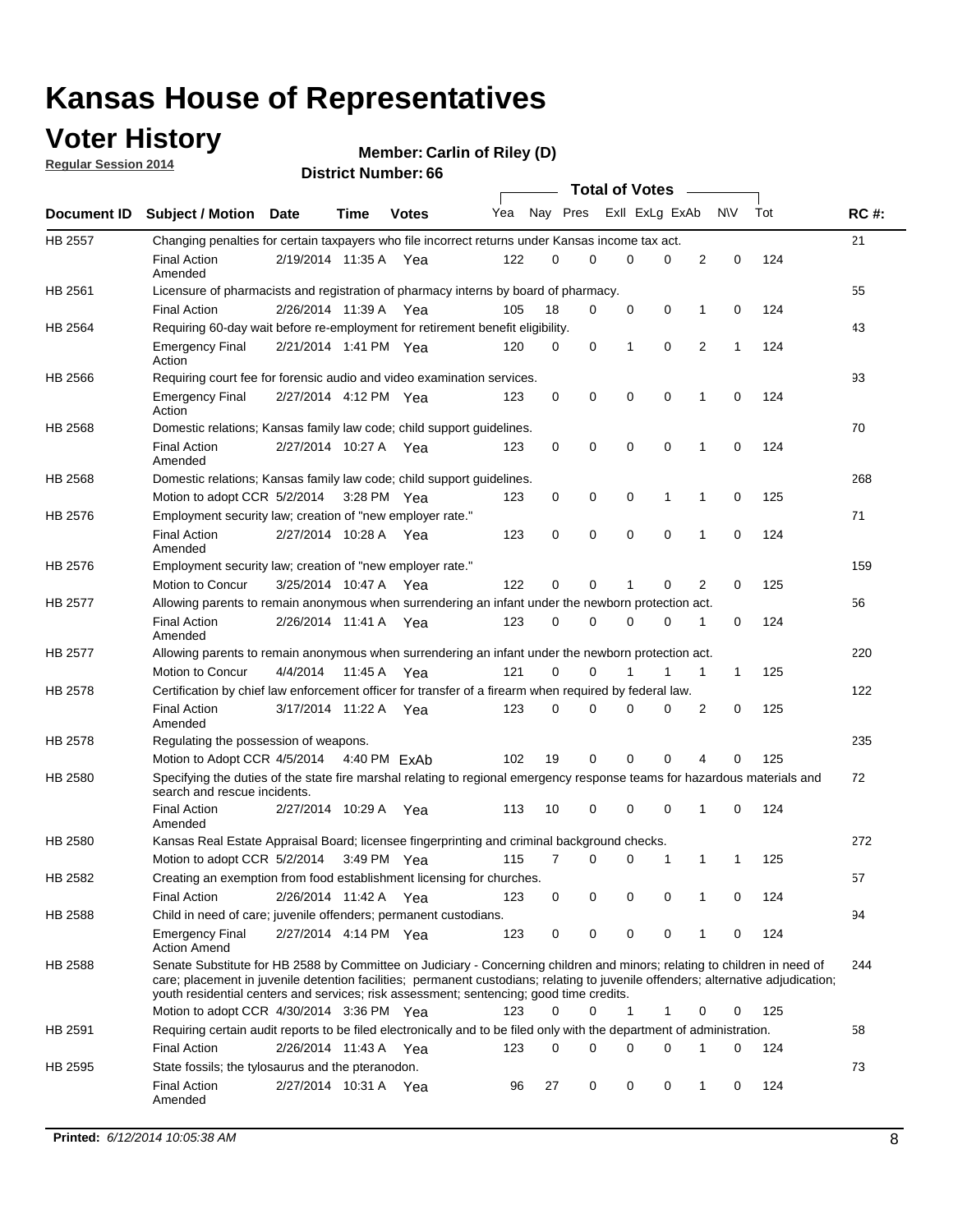### **Voter History**

**Regular Session 2014**

| <b>District Number: 66</b> |  |
|----------------------------|--|
|                            |  |

|         |                                                                                                                                                                                                                                       | <b>Total of Votes</b> |             |              |     |                |                         |             |              |   |           |     |             |
|---------|---------------------------------------------------------------------------------------------------------------------------------------------------------------------------------------------------------------------------------------|-----------------------|-------------|--------------|-----|----------------|-------------------------|-------------|--------------|---|-----------|-----|-------------|
|         | Document ID Subject / Motion Date                                                                                                                                                                                                     |                       | <b>Time</b> | <b>Votes</b> | Yea |                | Nay Pres Exll ExLg ExAb |             |              |   | <b>NV</b> | Tot | <b>RC#:</b> |
| HB 2596 | Computation of retirement benefits when a state officer or employee is placed on furlough or has reduction in compensation.                                                                                                           |                       |             |              |     |                |                         |             |              |   |           |     | 74          |
|         | <b>Final Action</b>                                                                                                                                                                                                                   | 2/27/2014 10:33 A     |             | Yea          | 123 | 0              | $\mathbf 0$             | 0           | $\mathbf{0}$ |   | 0         | 124 |             |
| HB 2596 | Computation of retirement benefits when a state officer or employee is placed on furlough or has reduction in<br>compensation.                                                                                                        |                       |             |              |     |                |                         |             |              |   |           |     | 246         |
|         | Motion to adopt CCR 4/30/2014 3:45 PM Yea                                                                                                                                                                                             |                       |             |              | 123 | 0              | 0                       | 1           | 1            | 0 | 0         | 125 |             |
| HB 2597 | Municipal recycling services                                                                                                                                                                                                          |                       |             |              |     |                |                         |             |              |   |           |     | 97          |
|         | <b>Emergency Final</b><br><b>Action Amend</b>                                                                                                                                                                                         | 2/27/2014 4:20 PM Yea |             |              | 105 | 18             | 0                       | $\mathbf 0$ | 0            | 1 | 0         | 124 |             |
| HB 2599 | Authorizing the secretary of state to grant an easement to the unified government of Wyandotte county.                                                                                                                                |                       |             |              |     |                |                         |             |              |   |           |     | 22          |
|         | <b>Final Action</b>                                                                                                                                                                                                                   | 2/19/2014 11:37 A     |             | Yea          | 120 | $\overline{2}$ | 0                       | 0           | 0            | 2 | 0         | 124 |             |
| HB 2599 | Authorizing the secretary of state to grant an easement to the unified government of Wyandotte county.                                                                                                                                |                       |             |              |     |                |                         |             |              |   |           |     | 118         |
|         | Motion to Concur                                                                                                                                                                                                                      | 3/14/2014 11:25 A Yea |             |              | 118 | 0              | 0                       | 2           | 1            | 4 | 0         | 125 |             |
| HB 2602 | Increasing the percentage of unclassified employees allowed to be employed by KPERS from 25% to 50%.                                                                                                                                  |                       |             |              |     |                |                         |             |              |   |           |     | 44          |
|         | <b>Emergency Final</b><br>Action                                                                                                                                                                                                      | 2/21/2014 1:43 PM Nay |             |              | 107 | 13             | 0                       | 1           | 0            | 2 | 1         | 124 |             |
| HB 2602 | Increasing the percentage of unclassified employees allowed to be employed by KPERS from 25% to 50%.                                                                                                                                  |                       |             |              |     |                |                         |             |              |   |           |     | 195         |
|         | Motion to Concur                                                                                                                                                                                                                      | 4/1/2014              | 10:57 A     | Yea          | 108 | 15             | 0                       | 1           | $\mathbf 0$  | 1 | 0         | 125 |             |
| HB 2609 | Practice of pharmacy; filling and refilling of prescriptions.                                                                                                                                                                         |                       |             |              |     |                |                         |             |              |   |           |     | 105         |
|         | <b>Emergency Final</b><br><b>Action Amend</b>                                                                                                                                                                                         | 2/27/2014 4:29 PM Yea |             |              | 123 | 0              | $\mathbf 0$             | $\mathbf 0$ | $\mathbf 0$  | 1 | 0         | 124 |             |
| HB 2611 | Conduct of dental offices.                                                                                                                                                                                                            |                       |             |              |     |                |                         |             |              |   |           |     | 83          |
|         | <b>Emergency Final</b><br>Action                                                                                                                                                                                                      | 2/27/2014 3:59 PM Yea |             |              | 123 | 0              | $\mathbf 0$             | $\mathbf 0$ | 0            | 1 | 0         | 124 |             |
| HB 2612 | Relating to district judge and district magistrate judge vacancies.                                                                                                                                                                   |                       |             |              |     |                |                         |             |              |   |           |     | 75          |
|         | <b>Final Action</b><br>Amended                                                                                                                                                                                                        | 2/27/2014 10:34 A     |             | Yea          | 106 | 17             | $\mathbf 0$             | $\mathbf 0$ | $\mathbf 0$  | 1 | 0         | 124 |             |
| HB 2613 | Relating to the issuance of stillbirth and unborn child's death certificates.                                                                                                                                                         |                       |             |              |     |                |                         |             |              |   |           |     | 103         |
|         | <b>Emergency Final</b><br><b>Action Amend</b>                                                                                                                                                                                         | 2/27/2014 4:27 PM Yea |             |              | 122 | $\mathbf{1}$   | $\mathbf 0$             | $\mathbf 0$ | $\Omega$     | 1 | 0         | 124 |             |
| HB 2615 | Substitute for HB 2615 by Committee on Commerce, Labor and Economic Development - Workers compensation assigned<br>risk pool.                                                                                                         |                       |             |              |     |                |                         |             |              |   |           |     | 185         |
|         | EFA Sub Bill<br>Amended                                                                                                                                                                                                               | 3/26/2014 3:42 PM Nay |             |              | 98  | 25             | 0                       | 1           | $\mathbf 0$  | 1 | 0         | 125 |             |
| HB 2616 | Secretary of labor; explore agreement to allow state of Kansas to enforce OSHA standards.                                                                                                                                             |                       |             |              |     |                |                         |             |              |   |           |     | 92          |
|         | <b>Emergency Final</b><br>Action                                                                                                                                                                                                      | 2/27/2014 4:11 PM Nay |             |              | 93  | 30             | 0                       | 0           | 0            | 1 | 0         | 124 |             |
| HB 2616 | Senate Substitute for HB 2616 by Committee on Commerce - Secretary of labor directed to study state enforcement of OSHA 261<br>standards.                                                                                             |                       |             |              |     |                |                         |             |              |   |           |     |             |
|         | Motion to Concur                                                                                                                                                                                                                      | 5/2/2014 11:47 A Nay  |             |              | 94  | 30             | $\mathbf 0$             | 0           | 1            | 0 | 0         | 125 |             |
| HB 2633 | Substitute for HB 2633 by Committee on Corrections and Juvenile Justice - Juvenile offenders; youth residential centers and<br>services; risk assessment; raising the age for prosecution as an adult; sentencing; good time credits. |                       |             |              |     |                |                         |             |              |   |           |     | 106         |
|         | EFA Sub Bill<br>Amended                                                                                                                                                                                                               | 2/27/2014 4:31 PM Yea |             |              | 122 | 1              | $\Omega$                | 0           | 0            | 1 | 0         | 124 |             |
| HB 2636 | Secretary of health and environment and air quality standards.                                                                                                                                                                        |                       |             |              |     |                |                         |             |              |   |           |     | 45          |
|         | <b>Emergency Final</b><br><b>Action Amend</b>                                                                                                                                                                                         | 2/21/2014 1:44 PM Nav |             |              | 89  | 31             | 0                       | 1           | 0            | 2 | 1         | 124 |             |
| HB 2636 | Secretary of health and environment and air quality standards.                                                                                                                                                                        |                       |             |              |     |                |                         |             |              |   |           |     | 212         |
|         | Sub motion to concur 4/3/2014                                                                                                                                                                                                         |                       | 7:20 PM Yea |              | 121 | 3              | 0                       | 0           | 0            |   | 0         | 125 |             |
| HB 2642 | Income tax deduction for net gain on the sale of certain horses, cattle or livestock; income tax credit for expenditures to make 131<br>dwelling or facility accessible for persons with a disability.                                |                       |             |              |     |                |                         |             |              |   |           |     |             |
|         | <b>Final Action</b><br>Amended                                                                                                                                                                                                        | 3/20/2014 11:17 A Yea |             |              | 123 | 0              | 0                       | 0           | 1            | 1 | 0         | 125 |             |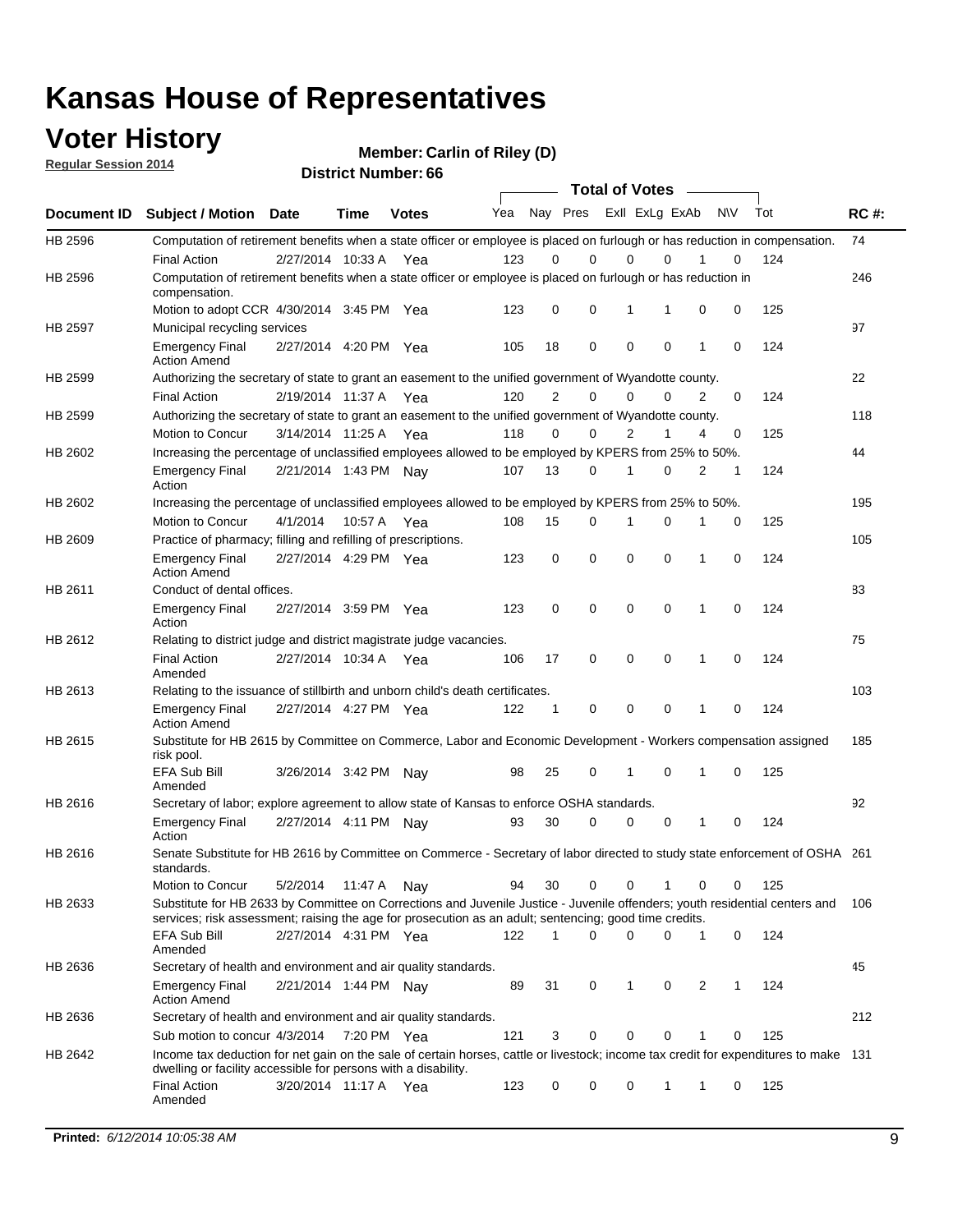# **Voter History Member: Regular Session 2014**

| <u>Regular Session zute</u> |                                                                                                                                                                                                                                                                                                                                                                                                                               |                       | <b>District Number: 66</b> | <b>Total of Votes</b> |     |          |          |    |             |                             |             |     |             |
|-----------------------------|-------------------------------------------------------------------------------------------------------------------------------------------------------------------------------------------------------------------------------------------------------------------------------------------------------------------------------------------------------------------------------------------------------------------------------|-----------------------|----------------------------|-----------------------|-----|----------|----------|----|-------------|-----------------------------|-------------|-----|-------------|
|                             |                                                                                                                                                                                                                                                                                                                                                                                                                               |                       |                            |                       |     |          |          |    |             |                             |             |     |             |
| Document ID                 | Subject / Motion Date                                                                                                                                                                                                                                                                                                                                                                                                         |                       | Time                       | <b>Votes</b>          | Yea |          | Nay Pres |    |             | Exll ExLg ExAb              | <b>NV</b>   | Tot | <b>RC#:</b> |
| HB 2643                     | Property tax; classification of commercial and industrial machinery and equipment as personal property; reclassification of<br>property upon termination of IRB tax exemption; use of independent appraisers to appraiser certain                                                                                                                                                                                             |                       |                            |                       |     |          |          |    |             |                             |             |     | 164         |
|                             | <b>Final Action</b><br>Amended                                                                                                                                                                                                                                                                                                                                                                                                | 3/26/2014 10:56 A Yea |                            |                       | 123 | 0        | $\Omega$ |    | 1           | 0<br>1                      | 0           | 125 |             |
| HB 2643                     | Property tax; classification of commercial and industrial machinery and equipment as personal property; reclassification of<br>property upon termination of IRB tax exemption; use of independent appraisers to appraiser certain complex property; motor<br>vehicles, members of military; mortgage registration tax phase out and replacement with fees; county clerk technology fund;<br>county treasurer technology fund. |                       |                            |                       |     |          |          |    |             |                             |             |     | 274         |
|                             | Motion to Concur                                                                                                                                                                                                                                                                                                                                                                                                              | 5/2/2014              |                            | 5:12 PM Nav           | 16  | - 108    | 0        |    | 0           | 0                           | 0           | 125 |             |
| HB 2643                     | Property tax; classification of commercial and industrial machinery and equipment as personal property; reclassification of<br>property upon termination of IRB tax exemption; use of independent appraisers to appraiser certain complex property; motor<br>vehicles, members of military; mortgage registration tax phase out and replacement with fees; county clerk technology fund;<br>county treasurer technology fund. |                       |                            |                       |     |          |          |    |             |                             |             |     | 286         |
|                             | Motion to adopt CCR 5/3/2014                                                                                                                                                                                                                                                                                                                                                                                                  |                       |                            | 1:53 AM Nay           | 70  | 53       | 0        |    | 0           | 0<br>1                      | 1           | 125 |             |
| HB 2648                     | Property tax exemption for levees.                                                                                                                                                                                                                                                                                                                                                                                            |                       |                            |                       |     |          |          |    |             |                             |             |     | 100         |
|                             | <b>Emergency Final</b><br><b>Action Amend</b>                                                                                                                                                                                                                                                                                                                                                                                 | 2/27/2014 4:23 PM Yea |                            |                       | 100 | 23       | 0        |    | 0           | 0<br>1                      | 0           | 124 |             |
| HB 2651                     | County law library.                                                                                                                                                                                                                                                                                                                                                                                                           |                       |                            |                       |     |          |          |    |             |                             |             |     | 76          |
|                             | <b>Final Action</b><br>Amended                                                                                                                                                                                                                                                                                                                                                                                                | 2/27/2014 10:38 A     |                            | Nav                   | 82  | 41       | 0        |    | $\mathbf 0$ | $\mathbf 0$<br>$\mathbf{1}$ | $\mathbf 0$ | 124 |             |
| <b>HB 2655</b>              | Allowing veterans with PTSD to seek mental health treatment upon certain convictions.                                                                                                                                                                                                                                                                                                                                         |                       |                            |                       |     |          |          |    |             |                             |             |     | 77          |
|                             | <b>Final Action</b><br>Amended                                                                                                                                                                                                                                                                                                                                                                                                | 2/27/2014 10:40 A     |                            | Yea                   | 123 | 0        | 0        |    | 0           | 0<br>1                      | $\mathbf 0$ | 124 |             |
| HB 2655                     | Senate Substitute for HB 2655 by Committee on Judiciary - Allowing veterans with PTSD to seek mental health treatment<br>upon certain convictions; also amending the crimes of interference with law enforcement and giving a false alarm.                                                                                                                                                                                    |                       |                            |                       |     |          |          |    |             |                             |             |     | 224         |
|                             | Motion to Concur                                                                                                                                                                                                                                                                                                                                                                                                              | 4/4/2014              |                            | 5:42 PM Yea           | 122 | $\Omega$ | $\Omega$ |    | $\Omega$    | 2<br>1                      | 0           | 125 |             |
| HB 2656                     | Authorizing the state of Kansas to pay the death gratuity benefit to the designated survivor of a Kansas service member during 48<br>a federal government shutdown and providing for reimbursement to the state                                                                                                                                                                                                               |                       |                            |                       |     |          |          |    |             |                             |             |     |             |
|                             | <b>Final Action</b>                                                                                                                                                                                                                                                                                                                                                                                                           | 2/26/2014 11:27 A Yea |                            |                       | 123 | 0        | 0        |    | $\Omega$    | 0<br>1                      | $\mathbf 0$ | 124 |             |
| HB 2661                     | Substitute for HB 2661 by Committee on Energy and Environment - Siting of electric transmission lines; notice and hearing<br>requirements.                                                                                                                                                                                                                                                                                    |                       |                            |                       |     |          |          |    |             |                             |             |     | 181         |
|                             | <b>EFA Sub Bill</b>                                                                                                                                                                                                                                                                                                                                                                                                           | 3/26/2014 3:37 PM Yea |                            |                       | 119 | 4        | 0        | -1 |             | 0<br>1                      | 0           | 125 |             |
| HB 2662                     | Expungment of driving under the influence convictions.                                                                                                                                                                                                                                                                                                                                                                        |                       |                            |                       |     |          |          |    |             |                             |             |     | 116         |
|                             | <b>Final Action</b><br>Amended                                                                                                                                                                                                                                                                                                                                                                                                | 3/14/2014 11:22 A Yea |                            |                       | 87  | 31       | 0        |    | 2           | 1<br>4                      | $\mathbf 0$ | 125 |             |
| HB 2668                     | Health insurance for qualified professional associations.                                                                                                                                                                                                                                                                                                                                                                     |                       |                            |                       |     |          |          |    |             |                             |             |     | 34          |
|                             | <b>Final Action</b><br>Amended                                                                                                                                                                                                                                                                                                                                                                                                | 2/21/2014 11:21 A Yea |                            |                       | 114 | 7        | 0        | -1 |             | 2<br>0                      | $\mathbf 0$ | 124 |             |
| HB 2668                     | Predetermination of health insurance benefits                                                                                                                                                                                                                                                                                                                                                                                 |                       |                            |                       |     |          |          |    |             |                             |             |     | 262         |
|                             | Motion to Concur                                                                                                                                                                                                                                                                                                                                                                                                              | 5/2/2014              |                            | 12:05 P Yea           | 97  | 27       | 0        |    | 0           | 0<br>1                      | 0           | 125 |             |
| HB 2669                     | State civil service board; transferred from the department of administration to the office of administrative hearings.                                                                                                                                                                                                                                                                                                        |                       |                            |                       |     |          |          |    |             |                             |             |     | 87          |
|                             | Emergency Final<br>Action                                                                                                                                                                                                                                                                                                                                                                                                     | 2/27/2014 4:05 PM Nay |                            |                       | 110 | 13       | 0        |    | $\mathbf 0$ | 0<br>1                      | 0           | 124 |             |
| HB 2673                     | Kansas healing arts act; physician assistant licensure act.                                                                                                                                                                                                                                                                                                                                                                   |                       |                            |                       |     |          |          |    |             |                             |             |     | 91          |
|                             | <b>Emergency Final</b><br><b>Action Amend</b>                                                                                                                                                                                                                                                                                                                                                                                 | 2/27/2014 4:10 PM Yea |                            |                       | 105 | 18       | 0        |    | 0           | 0<br>1                      | 0           | 124 |             |
| HB 2673                     | Board of healing arts functions and duties, physician assistants licensure act and podiatry act.                                                                                                                                                                                                                                                                                                                              |                       |                            |                       |     |          |          |    |             |                             |             |     | 270         |
|                             | Motion to adopt CCR 5/2/2014                                                                                                                                                                                                                                                                                                                                                                                                  |                       |                            | $3:39$ PM Yea         | 111 | 11       | 0        |    | 0           | 1<br>1                      | 1           | 125 |             |
| HB 2675                     | Relating to procurement negotiating committees; certified businesses.                                                                                                                                                                                                                                                                                                                                                         |                       |                            |                       |     |          |          |    |             |                             |             |     | 165         |
|                             | <b>Final Action</b><br>Amended                                                                                                                                                                                                                                                                                                                                                                                                | 3/26/2014 10:57 A Yea |                            |                       | 123 | 0        | 0        | 1  |             | 0<br>1                      | 0           | 125 |             |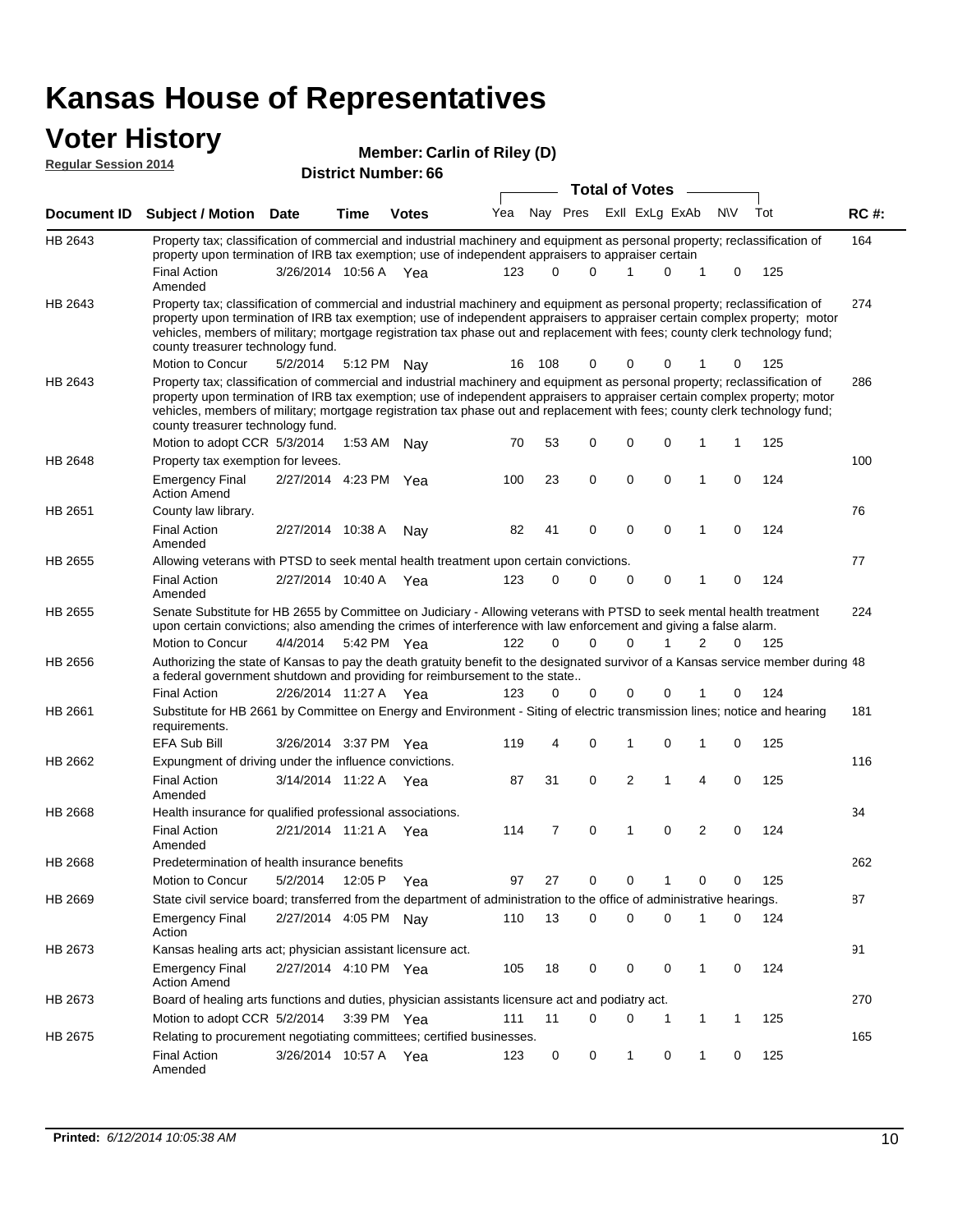### **Voter History**

**Regular Session 2014**

| noguidi ocoololi 4014 |                                                                                                                                                                                                                                                                                               |                       |             | <b>District Number: 66</b> |     |    |          |                         |              |   |              |     |             |
|-----------------------|-----------------------------------------------------------------------------------------------------------------------------------------------------------------------------------------------------------------------------------------------------------------------------------------------|-----------------------|-------------|----------------------------|-----|----|----------|-------------------------|--------------|---|--------------|-----|-------------|
|                       |                                                                                                                                                                                                                                                                                               |                       |             |                            |     |    |          | <b>Total of Votes</b>   |              |   |              |     |             |
| Document ID           | Subject / Motion Date                                                                                                                                                                                                                                                                         |                       | <b>Time</b> | <b>Votes</b>               | Yea |    |          | Nay Pres ExII ExLg ExAb |              |   | N\V          | Tot | <b>RC#:</b> |
| HB 2681               | Substitute for HB2681 by Committee on Veterans, Military, and Homeland Security--Abolishing the Kansas commission on<br>veterans affairs; creating the Kansas commission on veterans affairs office within the executive branch of government.<br>Final Action Sub Bill 3/20/2014 11:18 A Yea |                       |             |                            | 123 | 0  | $\Omega$ | $\Omega$                | 1            | 1 | $\Omega$     | 125 | 132         |
| HB 2681               | Substitute for HB2681 by Committee on Veterans, Military, and Homeland Security - Abolishing the Kansas commission on<br>veterans affairs; creating the Kansas commission on veterans affairs office within the executive branch of government.                                               |                       |             |                            |     |    |          |                         |              |   |              |     | 219         |
|                       | Motion to Concur                                                                                                                                                                                                                                                                              | 4/4/2014              | 11:41 A     | Yea                        | 122 | 0  | 0        | $\mathbf{1}$            | 1            | 1 | 0            | 125 |             |
| HB 2684               | Allocating moneys from driver's license fees to the judicial branch nonjudicial salary adjustment fund.                                                                                                                                                                                       |                       |             |                            |     |    |          |                         |              |   |              |     | 78          |
|                       | <b>Final Action</b>                                                                                                                                                                                                                                                                           | 2/27/2014 10:41 A Yea |             |                            | 93  | 30 | 0        | 0                       | 0            | 1 | $\mathbf 0$  | 124 |             |
| HB 2687               | Unclaimed property act and hearings.                                                                                                                                                                                                                                                          |                       |             |                            |     |    |          |                         |              |   |              |     | 59          |
|                       | <b>Final Action</b>                                                                                                                                                                                                                                                                           | 2/26/2014 11:44 A     |             | Yea                        | 119 | 4  | 0        | 0                       | $\mathbf 0$  | 1 | 0            | 124 |             |
| HB 2687               | Unclaimed property act and hearings.                                                                                                                                                                                                                                                          |                       |             |                            |     |    |          |                         |              |   |              |     | 251         |
|                       | Motion to Concur                                                                                                                                                                                                                                                                              | 5/1/2014              |             | 1:56 PM Yea                | 125 | 0  | 0        | 0                       | 0            | 0 | 0            | 125 |             |
| HB 2689               | Amending which convictions are counted for driving while license canceled, suspended or revoked.                                                                                                                                                                                              |                       |             |                            |     |    |          |                         |              |   |              |     | 231         |
|                       | <b>Final Action</b><br>Amended                                                                                                                                                                                                                                                                | 4/5/2014              |             | 10:23 A FxAb               | 121 | 0  | 0        | 0                       | 0            | 4 | 0            | 125 |             |
| HB 2693               | Providing for testing by community colleges for commercial driver's licenses and allowing temporary commercial driver's<br>license holders the ability to drive class A commercial vehicles.                                                                                                  |                       |             |                            |     |    |          |                         |              |   |              |     | 104         |
|                       | <b>Emergency Final</b><br><b>Action Amend</b>                                                                                                                                                                                                                                                 | 2/27/2014 4:28 PM Yea |             |                            | 123 | 0  | $\Omega$ | 0                       | 0            | 1 | 0            | 124 |             |
| HB 2693               | Senate Substitute for HB 2693 by Committee on Transportation - Providing for testing by community colleges for commercial 255<br>driver's licenses; entities serving as driver's licenses examiners.<br>Motion to adopt CCR 5/1/2014 4:42 PM Yea                                              |                       |             |                            | 125 | 0  | 0        | 0                       | 0            | 0 | 0            | 125 |             |
| HB 2715               | Farm machinery and equipment annual highway permits, commercial drivers' license.                                                                                                                                                                                                             |                       |             |                            |     |    |          |                         |              |   |              |     | 98          |
|                       | <b>Emergency Final</b><br><b>Action Amend</b>                                                                                                                                                                                                                                                 | 2/27/2014 4:21 PM Yea |             |                            | 123 | 0  | 0        | 0                       | 0            | 1 | 0            | 124 |             |
| HB 2717               | Registration of operators of assisted living, residential health care, home plus or adult day care facilities.                                                                                                                                                                                |                       |             |                            |     |    |          |                         |              |   |              |     | 175         |
|                       | <b>Emergency Final</b><br><b>Action Amend</b>                                                                                                                                                                                                                                                 | 3/26/2014 3:29 PM Yea |             |                            | 114 | 9  | 0        | 1                       | 0            | 1 | 0            | 125 |             |
| HB 2721               | Substitute for Substitute for HB 2721 by Committee on Commerce, Labor and Economic Development †Enacting the<br>business entity standard treatment act.                                                                                                                                       |                       |             |                            |     |    |          |                         |              |   |              |     | 117         |
|                       | Final Action Sub Bill 3/14/2014 11:23 A Yea                                                                                                                                                                                                                                                   |                       |             |                            | 118 | 0  | 0        | 2                       |              |   | 0            | 125 |             |
| HB 2721               | Substitute for Substitute for HB 2721 by Committee on Commerce, Labor and Economic Development - Enacting the business 273<br>entity standard treatment act.                                                                                                                                  |                       |             |                            |     |    |          |                         |              |   |              |     |             |
|                       | Motion to Concur                                                                                                                                                                                                                                                                              | 5/2/2014              |             | 3:59 PM Yea                | 122 | 0  | 0        | 0                       | 1            | 1 | 1            | 125 |             |
| HB 2724               | Uniform commercial driver's license act; definition of tank vehicle.<br><b>Emergency Final</b>                                                                                                                                                                                                | 2/27/2014 4:22 PM Yea |             |                            | 122 | 1  | 0        | 0                       | 0            | 1 | 0            | 124 | 99          |
|                       | Action                                                                                                                                                                                                                                                                                        |                       |             |                            |     |    |          |                         |              |   |              |     |             |
| HB 2727               | Expiration of license plates and placards for individuals with disability.<br><b>Emergency Final</b><br>Action                                                                                                                                                                                | 2/27/2014 4:06 PM Yea |             |                            | 123 | 0  | 0        | 0                       | 0            | 1 | 0            | 124 | 88          |
| HB 2728               | Permits for the operation of salvage vehicles no longer required to be prepared in triplicate.                                                                                                                                                                                                |                       |             |                            |     |    |          |                         |              |   |              |     | 89          |
|                       | <b>Emergency Final</b><br>Action                                                                                                                                                                                                                                                              | 2/27/2014 4:07 PM Yea |             |                            | 122 | 1  | 0        | 0                       | 0            | 1 | 0            | 124 |             |
| HB 2728               | Permits for the operation of salvage vehicles no longer required to be prepared in triplicate.                                                                                                                                                                                                |                       |             |                            |     |    |          |                         |              |   |              |     | 192         |
|                       | Motion to Concur                                                                                                                                                                                                                                                                              | 3/31/2014 11:43 A Yea |             |                            | 122 | 0  | 0        | 1                       | 0            | 2 | 0            | 125 |             |
| HB 2732               | Sales tax authority for Rooks county for constructing or remodeling a jail facility.                                                                                                                                                                                                          |                       |             |                            |     |    |          |                         |              |   |              |     | 232         |
|                       | <b>Final Action</b>                                                                                                                                                                                                                                                                           | 4/5/2014              |             | 10:24 A ExAb               | 121 | 0  | 0        | 0                       | 0            | 4 | 0            | 125 |             |
| HB 2744               | Insurance; coverage for autism spectrum disorder.                                                                                                                                                                                                                                             |                       |             |                            |     |    |          |                         |              |   |              |     | 137         |
|                       | <b>Final Action</b><br>Amended                                                                                                                                                                                                                                                                | 3/21/2014 10:14 A Yea |             |                            | 114 | 3  | 0        | 0                       | $\mathbf{1}$ | 6 | $\mathbf{1}$ | 125 |             |
| HB 2745               | Tax lien on property voluntarily transferred.                                                                                                                                                                                                                                                 |                       |             |                            |     |    |          |                         |              |   |              |     | 166         |
|                       | <b>Final Action</b>                                                                                                                                                                                                                                                                           | 3/26/2014 10:58 A     |             | Yea                        | 123 | 0  | 0        | 1                       | 0            | 1 | 0            | 125 |             |
|                       | Printed: 6/12/2014 10:05:38 AM                                                                                                                                                                                                                                                                |                       |             |                            |     |    |          |                         |              |   |              |     | 11          |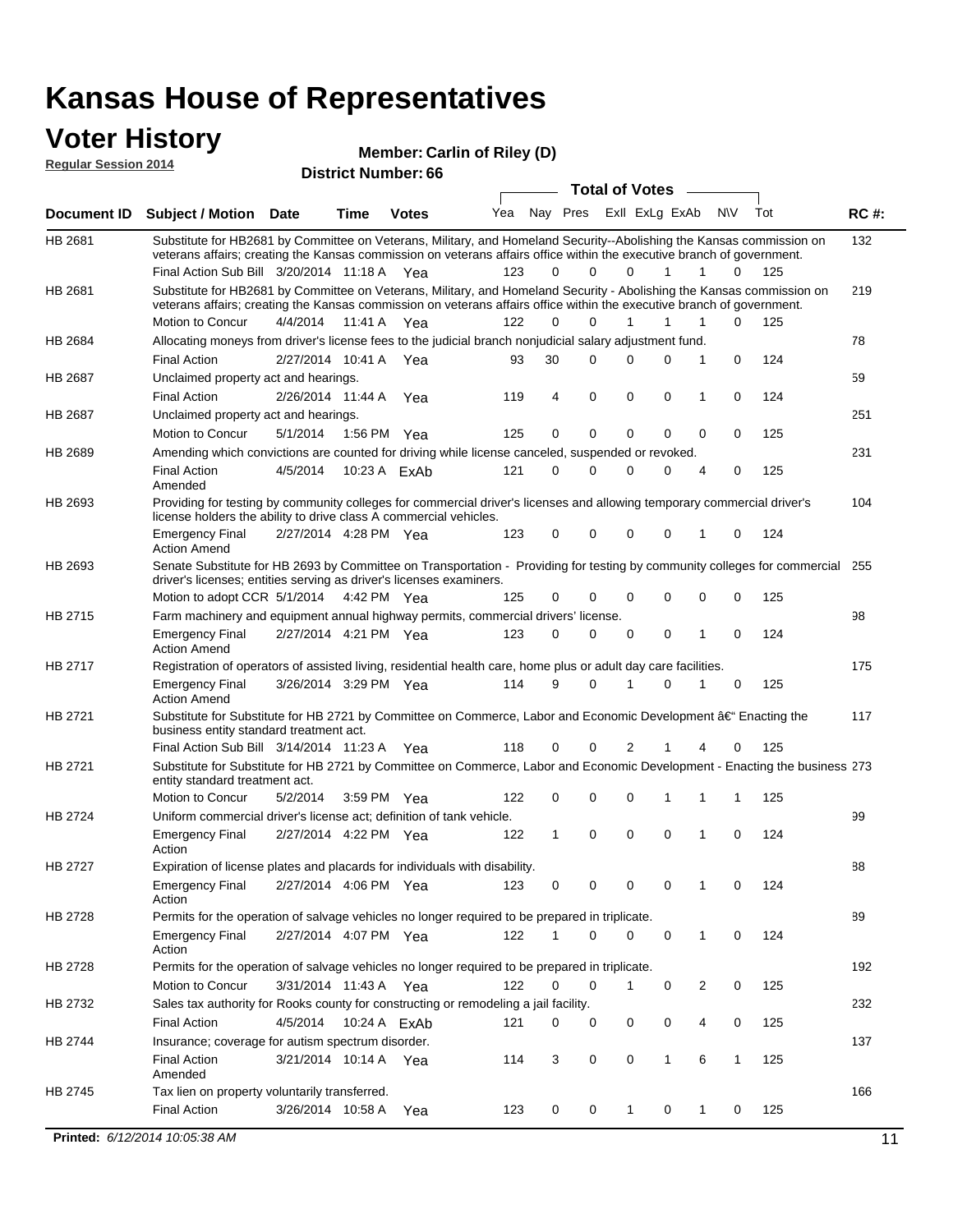### **Voter History**

**Regular Session 2014**

#### **Carlin of Riley (D)**

|                    |                                                                                                                                                                                                                                      |                       |             |              |     |             |          | <b>Total of Votes</b> |          |              |             |     |             |
|--------------------|--------------------------------------------------------------------------------------------------------------------------------------------------------------------------------------------------------------------------------------|-----------------------|-------------|--------------|-----|-------------|----------|-----------------------|----------|--------------|-------------|-----|-------------|
| <b>Document ID</b> | <b>Subject / Motion</b>                                                                                                                                                                                                              | <b>Date</b>           | Time        | <b>Votes</b> | Yea | Nay Pres    |          | Exll ExLg ExAb        |          |              | <b>NV</b>   | Tot | <b>RC#:</b> |
| HB 2755            | Repealing the sunset on the Kansas taxpayer transparency act.                                                                                                                                                                        |                       |             |              |     |             |          |                       |          |              |             |     | 140         |
|                    | <b>Final Action</b>                                                                                                                                                                                                                  | 3/24/2014 10:13 A     |             | Yea          | 122 | 0           | 0        | 0                     | 0        | 3            | 0           | 125 |             |
| HB 2767            | State child death review board.                                                                                                                                                                                                      |                       |             |              |     |             |          |                       |          |              |             |     | 167         |
|                    | <b>Final Action</b><br>Amended                                                                                                                                                                                                       | 3/26/2014 10:59 A     |             | Yea          | 123 | 0           | 0        | 1                     | 0        | 1            | 0           | 125 |             |
| <b>HCR 5029</b>    | Urging the Kansas bureau of investigation to establish a blue alert system for the state of Kansas.                                                                                                                                  |                       |             |              |     |             |          |                       |          |              |             |     | 95          |
|                    | <b>Emergency Final</b><br><b>Action Amend</b>                                                                                                                                                                                        | 2/27/2014 4:15 PM Yea |             |              | 121 | 2           | 0        | 0                     | 0        | 1            | 0           | 124 |             |
| <b>HCR 5031</b>    | Urging Congress to provide for the prompt payment of disability compensation to U.S. Veterans.                                                                                                                                       |                       |             |              |     |             |          |                       |          |              |             |     | 125         |
|                    | <b>Final Action</b>                                                                                                                                                                                                                  | 3/19/2014 11:21 A Yea |             |              | 122 | $\Omega$    | 0        | 0                     | 1        | 2            | 0           | 125 |             |
| HR 6049            | Resolution encouraging the creation of a Kansas plan for comprehensive treatment of chronic obstruction pulmonary<br>disease.                                                                                                        |                       |             |              |     |             |          |                       |          |              |             |     | 109         |
|                    | <b>Emergency Final</b><br><b>Action Amend</b>                                                                                                                                                                                        | 3/6/2014              | 11:24 A     | Yea          | 120 | 0           | 0        | 2                     | 1        | 2            | $\mathbf 0$ | 125 |             |
| HR 6063            | Urging the President to extend the qualifications for the Women's Army Corps Service Medal.                                                                                                                                          |                       |             |              |     |             |          |                       |          |              |             |     | 143         |
|                    | <b>Final Action</b>                                                                                                                                                                                                                  | 3/25/2014 10:11 A Yea |             |              | 123 | $\Omega$    | $\Omega$ | 1                     | $\Omega$ | $\mathbf{1}$ | 0           | 125 |             |
| SB 40              | House Substitute for SB 40 by Committee on Corrections and Juvenile Justice †Secretary of corrections; including juvenile<br>offenders in the prison made goods act; authorizing use of correctional industries funds for payment of |                       |             |              |     |             |          |                       |          |              |             |     | 123         |
|                    | Final Action Sub Bill 3/17/2014 11:23 A Yea                                                                                                                                                                                          |                       |             |              | 123 | $\Omega$    | 0        | 0                     | 0        | 2            | 0           | 125 |             |
| SB 54              | Medical assistance recovery program; rules and regulations.                                                                                                                                                                          |                       |             |              |     |             |          |                       |          |              |             |     | 174         |
|                    | <b>Emergency Final</b><br><b>Action Amend</b>                                                                                                                                                                                        | 3/26/2014 3:28 PM Yea |             |              | 95  | 28          | 0        | 1                     | 0        | 1            | 0           | 125 |             |
| SB 54              | Amendments to statutes regulating abortions.                                                                                                                                                                                         |                       |             |              |     |             |          |                       |          |              |             |     | 214         |
|                    | Motion to Adopt CCR 4/4/2014                                                                                                                                                                                                         |                       | 9:59 AM Yea |              | 112 | 11          | 0        |                       | 0        | 1            | 0           | 125 |             |
| SB 63              | State use law; purchases by municipalities; committee sunset date and chairperson selection.                                                                                                                                         |                       |             |              |     |             |          |                       |          |              |             |     | 280         |
|                    | Motion to adopt CCR 5/2/2014                                                                                                                                                                                                         |                       | 8:52 PM Yea |              | 124 | $\mathbf 0$ | 0        | 0                     | 0        | 1            | 0           | 125 |             |
| SB 99              | Lobbyists defined.                                                                                                                                                                                                                   |                       |             |              |     |             |          |                       |          |              |             |     | 184         |
|                    | <b>Emergency Final</b><br>Action                                                                                                                                                                                                     | 3/26/2014 3:41 PM Yea |             |              | 117 | 6           | 0        | 1                     | 0        | 1            | 0           | 125 |             |
| SB 147             | House Substitute for SB 147 by Committee on Agriculture and Natural Resources †Amending the powers and duties of the 133<br>Kansas department of agriculture division of conservation and the state conservation commission.         |                       |             |              |     |             |          |                       |          |              |             |     |             |
|                    | Final Action Sub Bill 3/20/2014 11:19 A Yea<br>Amended                                                                                                                                                                               |                       |             |              | 123 | $\Omega$    | 0        | 0                     | 1        | 1            | 0           | 125 |             |
| <b>SB 218</b>      | House Substitute for SB 218 by Committee on Appropriations-Education; relating to the financing and instruction thereof;                                                                                                             |                       |             |              |     |             |          |                       |          |              |             |     | 226         |
|                    | making and concerning appropriations for the fiscal years ending June 30, 2014, and June 30, 2015, for certain agencies.<br>Final Action Sub Bill 4/4/2014 6:17 PM Yea                                                               |                       |             |              | 91  | 31          | 0        | 0                     | 1        | 2            | $\Omega$    | 125 |             |
|                    | Amended                                                                                                                                                                                                                              |                       |             |              |     |             |          |                       |          |              |             |     |             |
| <b>SB 218</b>      | House Substitute for SB 218 by Committee on Appropriations-Education; relating to the financing and instruction thereof;                                                                                                             |                       |             |              |     |             |          |                       |          |              |             |     | 237         |
|                    | making and concerning appropriations for the fiscal years ending June 30, 2014, and June 30, 2015, for certain agencies.                                                                                                             |                       |             |              |     |             |          |                       |          |              |             |     |             |
|                    | Sub Motion to Adopt $4/6/2014$ 12:51 A $ExAb$<br><b>CCR</b>                                                                                                                                                                          |                       |             |              | 55  | 67          | 0        | 0                     | 0        | 3            | 0           | 125 |             |
| SB 231             | House Substitute for SB 231 †Concerning valuation and appeals; renaming the state court of tax appeals; timing of<br>decisions.                                                                                                      |                       |             |              |     |             |          |                       |          |              |             |     | 134         |
|                    | Final Action Sub Bill 3/20/2014 11:21 A Yea<br>Amended                                                                                                                                                                               |                       |             |              | 123 | 0           | 0        | 0                     | 1        | 1            | 0           | 125 |             |
| SB 231             | House Substitute for SB 231 - Concerning valuation and appeals; renaming the state court of tax appeals; timing of<br>decisions                                                                                                      |                       |             |              |     |             |          |                       |          |              |             |     | 281         |
|                    | Motion to Adopt CCR 5/2/2014                                                                                                                                                                                                         |                       | 8:56 PM Yea |              | 124 | 0           | 0        | 0                     | 0        | 1            | 0           | 125 |             |
| SB 245             | House Substitute for SB 245 by Committee on Appropriations - Appropriations for FY 2014, FY 2015, and FY 2016 for the<br>department of corrections; capital improvement projects.                                                    |                       |             |              |     |             |          |                       |          |              |             |     | 13          |
|                    | Final Action Sub Bill 2/13/2014 11:34 A<br>Amended                                                                                                                                                                                   |                       |             | . Nav        | 79  | 41          | 0        | 3                     | 0        | 1            | 0           | 124 |             |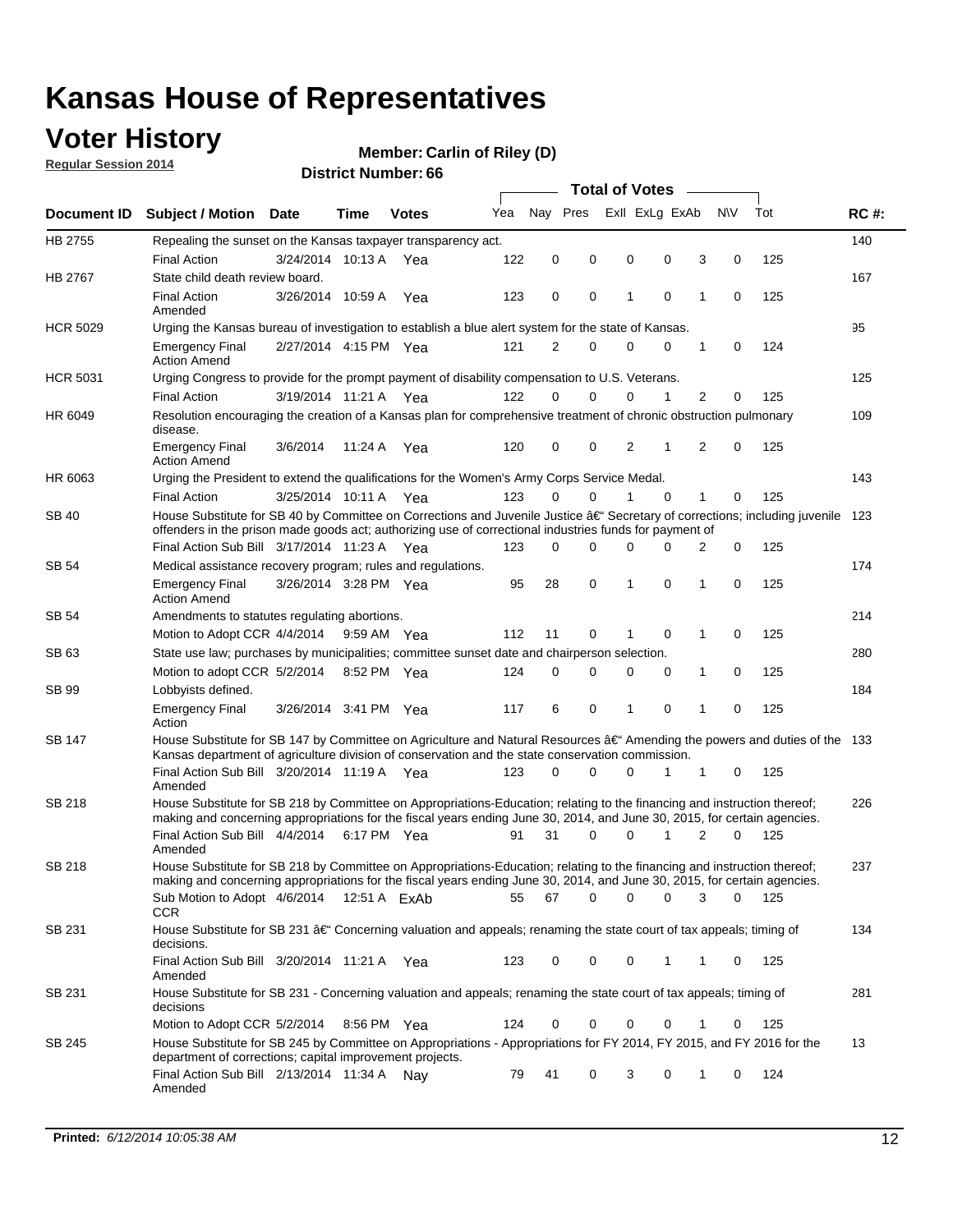### **Voter History**

#### **Carlin of Riley (D)**

**Regular Session 2014**

| <b>District Number: 66</b> |  |
|----------------------------|--|
|                            |  |

|                    |                                                                                                                                                                                                                                                                                                                                                                                                                                                                                                                                                                                                                                                                                                                                                                                                               |                       |              |     |    | <b>Total of Votes</b>       |   |              |   |             |     |             |
|--------------------|---------------------------------------------------------------------------------------------------------------------------------------------------------------------------------------------------------------------------------------------------------------------------------------------------------------------------------------------------------------------------------------------------------------------------------------------------------------------------------------------------------------------------------------------------------------------------------------------------------------------------------------------------------------------------------------------------------------------------------------------------------------------------------------------------------------|-----------------------|--------------|-----|----|-----------------------------|---|--------------|---|-------------|-----|-------------|
| <b>Document ID</b> | <b>Subject / Motion Date</b>                                                                                                                                                                                                                                                                                                                                                                                                                                                                                                                                                                                                                                                                                                                                                                                  | Time                  | <b>Votes</b> |     |    | Yea Nay Pres ExII ExLg ExAb |   |              |   | N\V         | Tot | <b>RC#:</b> |
| <b>SB 245</b>      | House Substitute for SB 245 by Committee on Appropriations - Education funding; relating to mineral production; creating the<br>mineral production education fund, crediting 20% of remainder from oil and gas tax into such fund, moneys expended on<br>education; abolishing the oil and gas valuation depletion trust fund; allowing the counties to retain funds already in such<br>county's oil and gas valuation depletion trust fund; concerning school financing sources; proceeds from the tax levied by a<br>school district under authority of K.S.A. 2013 Supp. 72-6431, remitted to the state treasury to the credit of the state school<br>district finance fund not to the district's general fund; making and concerning appropriations for fiscal year 2017.<br>Motion to adopt CCR 5/1/2014 |                       | 5:06 PM Nay  | 88  | 37 | $\Omega$                    | 0 | 0            | 0 | 0           | 125 | 258         |
| SB 248             | Victim notification prior to release of certain inmates.                                                                                                                                                                                                                                                                                                                                                                                                                                                                                                                                                                                                                                                                                                                                                      |                       |              |     |    |                             |   |              |   |             |     | 119         |
|                    | <b>Final Action</b>                                                                                                                                                                                                                                                                                                                                                                                                                                                                                                                                                                                                                                                                                                                                                                                           | 3/17/2014 11:18 A     | Yea          | 122 | 0  | 0                           | 0 | 0            | 2 | 1           | 125 |             |
| SB 254             | Medical assistance recovery program; rules and regulations.                                                                                                                                                                                                                                                                                                                                                                                                                                                                                                                                                                                                                                                                                                                                                   |                       |              |     |    |                             |   |              |   |             |     | 179         |
|                    | <b>Emergency Final</b><br>Action                                                                                                                                                                                                                                                                                                                                                                                                                                                                                                                                                                                                                                                                                                                                                                              | 3/26/2014 3:34 PM Yea |              | 123 | 0  | $\mathbf 0$                 | 1 | $\mathbf 0$  | 1 | $\mathbf 0$ | 125 |             |
| SB 256             | Attorney general; costs in criminal appeals.                                                                                                                                                                                                                                                                                                                                                                                                                                                                                                                                                                                                                                                                                                                                                                  |                       |              |     |    |                             |   |              |   |             |     | 147         |
|                    | <b>Final Action</b><br>Amended                                                                                                                                                                                                                                                                                                                                                                                                                                                                                                                                                                                                                                                                                                                                                                                | 3/25/2014 10:16 A     | Yea          | 119 | 4  | $\mathbf 0$                 | 1 | $\mathbf 0$  | 1 | $\mathbf 0$ | 125 |             |
| SB 256             | Amending the crime of mistreatment of a dependent adult; creating the crime of mistreatment of an elder person; amending<br>the crime of unlawful sexual relations; amending provisions relating to appearance bonds and surety regulation; amending<br>violations of the Kansas racketeer influenced and corrupt organization act; also concerning the attorney general, costs in<br>criminal appeals.                                                                                                                                                                                                                                                                                                                                                                                                       |                       |              |     |    |                             |   |              |   |             |     | 236         |
|                    | Motion to Adopt CCR 4/5/2014                                                                                                                                                                                                                                                                                                                                                                                                                                                                                                                                                                                                                                                                                                                                                                                  |                       | 6:52 PM FxAb | 118 | 4  | 0                           | 0 | 0            | 3 | 0           | 125 |             |
| SB 258             | Amending the juvenile statute of limitations to match adult time limitations for sex crimes.                                                                                                                                                                                                                                                                                                                                                                                                                                                                                                                                                                                                                                                                                                                  |                       |              |     |    |                             |   |              |   |             |     | 135         |
|                    | <b>Final Action</b><br>Amended                                                                                                                                                                                                                                                                                                                                                                                                                                                                                                                                                                                                                                                                                                                                                                                | 3/20/2014 11:21 A Yea |              | 123 | 0  | 0                           | 0 | $\mathbf{1}$ | 1 | 0           | 125 |             |
| SB 258             | Relating to issuance of certificates of birth resulting in stillbirth.                                                                                                                                                                                                                                                                                                                                                                                                                                                                                                                                                                                                                                                                                                                                        |                       |              |     |    |                             |   |              |   |             |     | 259         |
| SB 263             | Motion to Adopt CCR 5/1/2014 5:12 PM Yea<br>Establishing the military funeral honors fund under the adjutant general's office.                                                                                                                                                                                                                                                                                                                                                                                                                                                                                                                                                                                                                                                                                |                       |              | 121 | 4  | 0                           | 0 | 0            | 0 | 0           | 125 | 148         |
|                    | <b>Final Action</b><br>Amended                                                                                                                                                                                                                                                                                                                                                                                                                                                                                                                                                                                                                                                                                                                                                                                | 3/25/2014 10:17 A Yea |              | 123 | 0  | 0                           | 1 | 0            | 1 | 0           | 125 |             |
| SB 263             | Veterans and military matters; military honors fund; death gratuity; disabled veterans preference, state jobs and contracts;<br>schools on military reservations, funding.                                                                                                                                                                                                                                                                                                                                                                                                                                                                                                                                                                                                                                    |                       |              |     |    |                             |   |              |   |             |     | 256         |
|                    | Motion to adopt CCR 5/1/2014 4:47 PM Yea                                                                                                                                                                                                                                                                                                                                                                                                                                                                                                                                                                                                                                                                                                                                                                      |                       |              | 124 | 0  | 0                           | 0 | 0            | 0 | 1           | 125 |             |
| SB 265             | Income definition for Homestead Refund eligibility.<br><b>Final Action</b>                                                                                                                                                                                                                                                                                                                                                                                                                                                                                                                                                                                                                                                                                                                                    | 3/13/2014 11:23 A Yea |              | 121 | 0  | 0                           | 1 | 1            | 2 | 0           | 125 | 113         |
|                    | Amended                                                                                                                                                                                                                                                                                                                                                                                                                                                                                                                                                                                                                                                                                                                                                                                                       |                       |              |     |    |                             |   |              |   |             |     |             |
| SB 265             | Definition of income for homestead refund and SAFESR eligibility; income tax credits for adoption expenses and expenses to<br>make dwelling or facility accessible to persons with a disability; income tax deductions, self-employment taxes, expenses<br>related to organ donations, net gain on the sale of certain livestock; withholding, non-resident pass-through entity income;<br>Kansas taxpayer transparency act, sunset; sales tax exemptions.<br>Motion to Adopt CCR 4/4/2014 6:29 PM Yea                                                                                                                                                                                                                                                                                                        |                       |              | 122 | 0  | 0                           | 0 | 1            | 2 | 0           | 125 | 227         |
| SB 266             | Mineral severance tax return file date.                                                                                                                                                                                                                                                                                                                                                                                                                                                                                                                                                                                                                                                                                                                                                                       |                       |              |     |    |                             |   |              |   |             |     | 114         |
|                    | <b>Final Action</b><br>Amended                                                                                                                                                                                                                                                                                                                                                                                                                                                                                                                                                                                                                                                                                                                                                                                | 3/13/2014 11:24 A     | Yea          | 121 | 0  | 0                           | 1 | 1            | 2 | 0           | 125 |             |
| SB 266             | Severance tax return and payment dates; sales tax authority for Rooks county; property tax exemptions for certain donations<br>of land to the state and for amateur-built aircraft; sales tax exemptions for surface mining equipment and certain charitable<br>organizations.                                                                                                                                                                                                                                                                                                                                                                                                                                                                                                                                |                       |              |     |    |                             |   |              |   |             |     | 266         |
|                    | Motion to Adopt CCR 5/2/2014                                                                                                                                                                                                                                                                                                                                                                                                                                                                                                                                                                                                                                                                                                                                                                                  |                       | 3:19 PM Yea  | 122 | 1  | 0                           | 0 | 1            | 1 | 0           | 125 |             |
| SB 267             | Insurance; excluding real estate from acceptable security deposits with the commissioner and requiring original handwritten<br>signatures on deposit forms.                                                                                                                                                                                                                                                                                                                                                                                                                                                                                                                                                                                                                                                   |                       |              |     |    |                             |   |              |   |             |     | 144         |
|                    | <b>Final Action</b>                                                                                                                                                                                                                                                                                                                                                                                                                                                                                                                                                                                                                                                                                                                                                                                           | 3/25/2014 10:12 A     | Yea          | 123 | 0  | 0                           | 1 | 0            | 1 | 0           | 125 |             |
| SB 268             | Insurance; Risk-based capital requirements.                                                                                                                                                                                                                                                                                                                                                                                                                                                                                                                                                                                                                                                                                                                                                                   |                       |              |     |    |                             |   |              |   |             |     | 145         |
|                    | Final Action                                                                                                                                                                                                                                                                                                                                                                                                                                                                                                                                                                                                                                                                                                                                                                                                  | 3/25/2014 10:13 A     | Yea          | 123 | 0  | 0                           | 1 | 0            | 1 | 0           | 125 |             |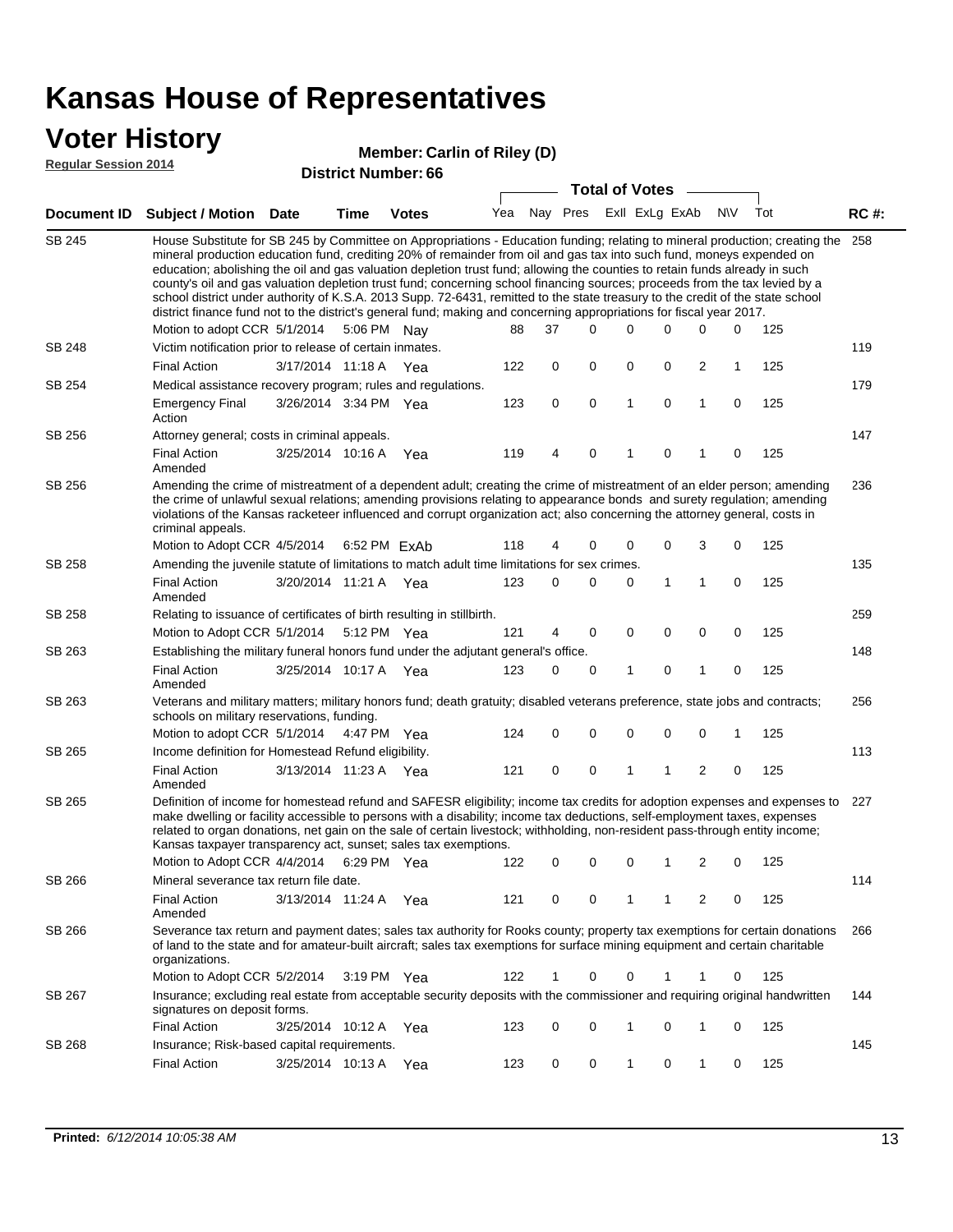### **Voter History**

**Regular Session 2014**

#### **Carlin of Riley (D)**

| Nay Pres<br>Exll ExLg ExAb<br>N\V<br>Yea<br>Document ID<br><b>Subject / Motion Date</b><br><b>Votes</b><br>Time<br><b>SB 271</b><br>Amending the Kansas medicaid fraud control act.<br>123<br>0<br>0<br>$\mathbf{1}$<br>0<br>$\mathbf 0$<br><b>Emergency Final</b><br>3/26/2014 3:30 PM Yea<br>1<br><b>Action Amend</b><br>SB 271<br>Amending the Kansas medicaid fraud control act.<br>122<br>0<br>0<br>0<br>2<br>0<br>Motion to Adopt CCR 4/4/2014 6:33 PM Yea<br>1<br>SB 272<br>Eliminating the 3% limit on controlled shooting area acreage in a county.<br>123<br>0<br>0<br>1<br>0<br>1<br>0<br><b>Final Action</b><br>3/25/2014 10:19 A Yea<br>House Substitute for SB 273 by Committee on Transportation †Commercial vehicles; regulation and registration thereof.<br>SB 273<br>Final Action Sub Bill 3/26/2014 11:00 A Yea<br>122<br>0<br>0<br>1<br>1<br>1<br>0<br>Amended<br>SB 273<br>Regulation of commercial motor vehicles; exemption from rules and regulations of the Kansas corporation commission.<br>22<br>0<br>0<br>0<br>Motion to Adopt CCR 5/2/2014 3:10 PM Nay<br>101<br>1<br>1<br>SB 274<br>Political action committees, legislative leadership.<br>15<br>0<br>$\mathbf{1}$<br>0<br>1<br>0<br><b>Final Action</b><br>3/26/2014 11:01 A Nay<br>108<br>Amended<br>SB 278<br>Establishing the state board of veterinary examiners within the animal health division of the Kansas department of agriculture<br>for a two-year period.<br>3/19/2014 11:24 A<br>0<br>0<br>0<br>2<br>$\mathbf 0$<br><b>Final Action</b><br>122<br>1<br>Yea<br>SB 284<br>Amending the Kansas 911 act.<br>2<br>$\mathbf 0$<br>$\mathbf 0$<br>$\mathbf 0$<br>121<br>2<br>0<br><b>Final Action</b><br>3/17/2014 11:24 A<br>Yea | Tot<br><b>RC#:</b><br>176<br>125<br>228<br>125<br>149 |  |  |  |  |  |  |  |
|------------------------------------------------------------------------------------------------------------------------------------------------------------------------------------------------------------------------------------------------------------------------------------------------------------------------------------------------------------------------------------------------------------------------------------------------------------------------------------------------------------------------------------------------------------------------------------------------------------------------------------------------------------------------------------------------------------------------------------------------------------------------------------------------------------------------------------------------------------------------------------------------------------------------------------------------------------------------------------------------------------------------------------------------------------------------------------------------------------------------------------------------------------------------------------------------------------------------------------------------------------------------------------------------------------------------------------------------------------------------------------------------------------------------------------------------------------------------------------------------------------------------------------------------------------------------------------------------------------------------------------------------------------------------------------------------------------------------------|-------------------------------------------------------|--|--|--|--|--|--|--|
|                                                                                                                                                                                                                                                                                                                                                                                                                                                                                                                                                                                                                                                                                                                                                                                                                                                                                                                                                                                                                                                                                                                                                                                                                                                                                                                                                                                                                                                                                                                                                                                                                                                                                                                              |                                                       |  |  |  |  |  |  |  |
|                                                                                                                                                                                                                                                                                                                                                                                                                                                                                                                                                                                                                                                                                                                                                                                                                                                                                                                                                                                                                                                                                                                                                                                                                                                                                                                                                                                                                                                                                                                                                                                                                                                                                                                              |                                                       |  |  |  |  |  |  |  |
|                                                                                                                                                                                                                                                                                                                                                                                                                                                                                                                                                                                                                                                                                                                                                                                                                                                                                                                                                                                                                                                                                                                                                                                                                                                                                                                                                                                                                                                                                                                                                                                                                                                                                                                              |                                                       |  |  |  |  |  |  |  |
|                                                                                                                                                                                                                                                                                                                                                                                                                                                                                                                                                                                                                                                                                                                                                                                                                                                                                                                                                                                                                                                                                                                                                                                                                                                                                                                                                                                                                                                                                                                                                                                                                                                                                                                              |                                                       |  |  |  |  |  |  |  |
|                                                                                                                                                                                                                                                                                                                                                                                                                                                                                                                                                                                                                                                                                                                                                                                                                                                                                                                                                                                                                                                                                                                                                                                                                                                                                                                                                                                                                                                                                                                                                                                                                                                                                                                              |                                                       |  |  |  |  |  |  |  |
|                                                                                                                                                                                                                                                                                                                                                                                                                                                                                                                                                                                                                                                                                                                                                                                                                                                                                                                                                                                                                                                                                                                                                                                                                                                                                                                                                                                                                                                                                                                                                                                                                                                                                                                              |                                                       |  |  |  |  |  |  |  |
|                                                                                                                                                                                                                                                                                                                                                                                                                                                                                                                                                                                                                                                                                                                                                                                                                                                                                                                                                                                                                                                                                                                                                                                                                                                                                                                                                                                                                                                                                                                                                                                                                                                                                                                              | 125                                                   |  |  |  |  |  |  |  |
|                                                                                                                                                                                                                                                                                                                                                                                                                                                                                                                                                                                                                                                                                                                                                                                                                                                                                                                                                                                                                                                                                                                                                                                                                                                                                                                                                                                                                                                                                                                                                                                                                                                                                                                              | 168                                                   |  |  |  |  |  |  |  |
|                                                                                                                                                                                                                                                                                                                                                                                                                                                                                                                                                                                                                                                                                                                                                                                                                                                                                                                                                                                                                                                                                                                                                                                                                                                                                                                                                                                                                                                                                                                                                                                                                                                                                                                              | 125                                                   |  |  |  |  |  |  |  |
|                                                                                                                                                                                                                                                                                                                                                                                                                                                                                                                                                                                                                                                                                                                                                                                                                                                                                                                                                                                                                                                                                                                                                                                                                                                                                                                                                                                                                                                                                                                                                                                                                                                                                                                              | 265                                                   |  |  |  |  |  |  |  |
|                                                                                                                                                                                                                                                                                                                                                                                                                                                                                                                                                                                                                                                                                                                                                                                                                                                                                                                                                                                                                                                                                                                                                                                                                                                                                                                                                                                                                                                                                                                                                                                                                                                                                                                              | 125                                                   |  |  |  |  |  |  |  |
|                                                                                                                                                                                                                                                                                                                                                                                                                                                                                                                                                                                                                                                                                                                                                                                                                                                                                                                                                                                                                                                                                                                                                                                                                                                                                                                                                                                                                                                                                                                                                                                                                                                                                                                              | 169                                                   |  |  |  |  |  |  |  |
|                                                                                                                                                                                                                                                                                                                                                                                                                                                                                                                                                                                                                                                                                                                                                                                                                                                                                                                                                                                                                                                                                                                                                                                                                                                                                                                                                                                                                                                                                                                                                                                                                                                                                                                              | 125                                                   |  |  |  |  |  |  |  |
|                                                                                                                                                                                                                                                                                                                                                                                                                                                                                                                                                                                                                                                                                                                                                                                                                                                                                                                                                                                                                                                                                                                                                                                                                                                                                                                                                                                                                                                                                                                                                                                                                                                                                                                              | 127                                                   |  |  |  |  |  |  |  |
|                                                                                                                                                                                                                                                                                                                                                                                                                                                                                                                                                                                                                                                                                                                                                                                                                                                                                                                                                                                                                                                                                                                                                                                                                                                                                                                                                                                                                                                                                                                                                                                                                                                                                                                              | 125                                                   |  |  |  |  |  |  |  |
|                                                                                                                                                                                                                                                                                                                                                                                                                                                                                                                                                                                                                                                                                                                                                                                                                                                                                                                                                                                                                                                                                                                                                                                                                                                                                                                                                                                                                                                                                                                                                                                                                                                                                                                              | 124                                                   |  |  |  |  |  |  |  |
|                                                                                                                                                                                                                                                                                                                                                                                                                                                                                                                                                                                                                                                                                                                                                                                                                                                                                                                                                                                                                                                                                                                                                                                                                                                                                                                                                                                                                                                                                                                                                                                                                                                                                                                              | 125                                                   |  |  |  |  |  |  |  |
| SB 285<br>Optometrists; prohibition against limiting payment for covered services to insurance plan amounts.                                                                                                                                                                                                                                                                                                                                                                                                                                                                                                                                                                                                                                                                                                                                                                                                                                                                                                                                                                                                                                                                                                                                                                                                                                                                                                                                                                                                                                                                                                                                                                                                                 | 150                                                   |  |  |  |  |  |  |  |
| <b>Final Action</b><br>3/25/2014 10:20 A<br>123<br>0<br>0<br>0<br>$\mathbf{1}$<br>1<br>0<br>Yea<br>Amended                                                                                                                                                                                                                                                                                                                                                                                                                                                                                                                                                                                                                                                                                                                                                                                                                                                                                                                                                                                                                                                                                                                                                                                                                                                                                                                                                                                                                                                                                                                                                                                                                   | 125                                                   |  |  |  |  |  |  |  |
| SB 286<br>Extending sunset date on certain agriculture fees from July 1, 2015, to July 1, 2019.                                                                                                                                                                                                                                                                                                                                                                                                                                                                                                                                                                                                                                                                                                                                                                                                                                                                                                                                                                                                                                                                                                                                                                                                                                                                                                                                                                                                                                                                                                                                                                                                                              | 151                                                   |  |  |  |  |  |  |  |
| 47<br>0<br>0<br><b>Final Action</b><br>3/25/2014 10:23 A Yea<br>76<br>-1<br>1<br>0<br>Amended                                                                                                                                                                                                                                                                                                                                                                                                                                                                                                                                                                                                                                                                                                                                                                                                                                                                                                                                                                                                                                                                                                                                                                                                                                                                                                                                                                                                                                                                                                                                                                                                                                | 125                                                   |  |  |  |  |  |  |  |
| SB 286<br>Agriculture; extending sunset date on certain agriculture fees from July 1, 2015, to July 1, 2018; national day of the cowboy;<br>establishing the local food and farm task force.                                                                                                                                                                                                                                                                                                                                                                                                                                                                                                                                                                                                                                                                                                                                                                                                                                                                                                                                                                                                                                                                                                                                                                                                                                                                                                                                                                                                                                                                                                                                 | 264                                                   |  |  |  |  |  |  |  |
| 0<br>0<br>Motion to adopt CCR 5/2/2014 3:04 PM Yea<br>102<br>21<br>1<br>1<br>0                                                                                                                                                                                                                                                                                                                                                                                                                                                                                                                                                                                                                                                                                                                                                                                                                                                                                                                                                                                                                                                                                                                                                                                                                                                                                                                                                                                                                                                                                                                                                                                                                                               | 125                                                   |  |  |  |  |  |  |  |
| SB 306<br>Modernizing certain insurance laws to allow use of additional investments.                                                                                                                                                                                                                                                                                                                                                                                                                                                                                                                                                                                                                                                                                                                                                                                                                                                                                                                                                                                                                                                                                                                                                                                                                                                                                                                                                                                                                                                                                                                                                                                                                                         | 173                                                   |  |  |  |  |  |  |  |
| 0<br>$\mathbf{1}$<br>0<br>1<br><b>Emergency Final</b><br>3/26/2014 3:26 PM Yea<br>123<br>0<br>0<br>Action                                                                                                                                                                                                                                                                                                                                                                                                                                                                                                                                                                                                                                                                                                                                                                                                                                                                                                                                                                                                                                                                                                                                                                                                                                                                                                                                                                                                                                                                                                                                                                                                                    | 125                                                   |  |  |  |  |  |  |  |
| <b>SB 308</b><br>Updating the Kansas no-call act.                                                                                                                                                                                                                                                                                                                                                                                                                                                                                                                                                                                                                                                                                                                                                                                                                                                                                                                                                                                                                                                                                                                                                                                                                                                                                                                                                                                                                                                                                                                                                                                                                                                                            | 138                                                   |  |  |  |  |  |  |  |
| 3/21/2014 10:15 A<br>0<br>0<br>0<br>$\mathbf{1}$<br>6<br><b>Final Action</b><br>117<br>1<br>Yea                                                                                                                                                                                                                                                                                                                                                                                                                                                                                                                                                                                                                                                                                                                                                                                                                                                                                                                                                                                                                                                                                                                                                                                                                                                                                                                                                                                                                                                                                                                                                                                                                              | 125                                                   |  |  |  |  |  |  |  |
| SB 309<br>Health insurance coverage for qualified professional associations.                                                                                                                                                                                                                                                                                                                                                                                                                                                                                                                                                                                                                                                                                                                                                                                                                                                                                                                                                                                                                                                                                                                                                                                                                                                                                                                                                                                                                                                                                                                                                                                                                                                 | 182                                                   |  |  |  |  |  |  |  |
| 3/26/2014 3:38 PM Yea<br>0<br>1<br>0<br>1<br><b>Emergency Final</b><br>122<br>1<br>0<br>Action                                                                                                                                                                                                                                                                                                                                                                                                                                                                                                                                                                                                                                                                                                                                                                                                                                                                                                                                                                                                                                                                                                                                                                                                                                                                                                                                                                                                                                                                                                                                                                                                                               | 125                                                   |  |  |  |  |  |  |  |
| SB 310<br>Grand juries; crimes to consider; amendment of indictment.                                                                                                                                                                                                                                                                                                                                                                                                                                                                                                                                                                                                                                                                                                                                                                                                                                                                                                                                                                                                                                                                                                                                                                                                                                                                                                                                                                                                                                                                                                                                                                                                                                                         | 180                                                   |  |  |  |  |  |  |  |
| 3/26/2014 3:35 PM Yea<br>122<br>0<br>1<br>0<br>0<br>Emergency Final<br>1<br>1<br>Action                                                                                                                                                                                                                                                                                                                                                                                                                                                                                                                                                                                                                                                                                                                                                                                                                                                                                                                                                                                                                                                                                                                                                                                                                                                                                                                                                                                                                                                                                                                                                                                                                                      | 125                                                   |  |  |  |  |  |  |  |
| SB 311<br>Increasing the noneconomic damages cap and changing rules related to expert evidence.                                                                                                                                                                                                                                                                                                                                                                                                                                                                                                                                                                                                                                                                                                                                                                                                                                                                                                                                                                                                                                                                                                                                                                                                                                                                                                                                                                                                                                                                                                                                                                                                                              | 142                                                   |  |  |  |  |  |  |  |
| 3/24/2014 10:17 A Yea<br>119<br>3<br>0<br>0<br>3<br><b>Final Action</b><br>0<br>0<br>Amended                                                                                                                                                                                                                                                                                                                                                                                                                                                                                                                                                                                                                                                                                                                                                                                                                                                                                                                                                                                                                                                                                                                                                                                                                                                                                                                                                                                                                                                                                                                                                                                                                                 | 125                                                   |  |  |  |  |  |  |  |
| SB 311<br>Increasing the noneconomic damages cap, changing rules related to expert evidence and repealing statutes pertaining to<br>collateral source benefits.                                                                                                                                                                                                                                                                                                                                                                                                                                                                                                                                                                                                                                                                                                                                                                                                                                                                                                                                                                                                                                                                                                                                                                                                                                                                                                                                                                                                                                                                                                                                                              | 203                                                   |  |  |  |  |  |  |  |
| 0<br>0<br>Motion to adopt CCR 4/3/2014<br>6:15 PM Yea<br>120<br>0<br>1<br>0<br>4                                                                                                                                                                                                                                                                                                                                                                                                                                                                                                                                                                                                                                                                                                                                                                                                                                                                                                                                                                                                                                                                                                                                                                                                                                                                                                                                                                                                                                                                                                                                                                                                                                             | 125                                                   |  |  |  |  |  |  |  |
| Return of premiums separate from notice of denial of coverage.<br>SB 321                                                                                                                                                                                                                                                                                                                                                                                                                                                                                                                                                                                                                                                                                                                                                                                                                                                                                                                                                                                                                                                                                                                                                                                                                                                                                                                                                                                                                                                                                                                                                                                                                                                     | 146                                                   |  |  |  |  |  |  |  |
| 3/25/2014 10:15 A Yea<br>0<br>$\mathbf{1}$<br>0<br><b>Final Action</b><br>123<br>0<br>$\mathbf{1}$<br>0                                                                                                                                                                                                                                                                                                                                                                                                                                                                                                                                                                                                                                                                                                                                                                                                                                                                                                                                                                                                                                                                                                                                                                                                                                                                                                                                                                                                                                                                                                                                                                                                                      |                                                       |  |  |  |  |  |  |  |
| SB 329<br>Clarifying court orders relating to parents in juvenile offender cases.<br><b>Final Action</b><br>3/20/2014 11:23 A Yea<br>123<br>0<br>0<br>0<br>1<br>1<br>0<br>Amended                                                                                                                                                                                                                                                                                                                                                                                                                                                                                                                                                                                                                                                                                                                                                                                                                                                                                                                                                                                                                                                                                                                                                                                                                                                                                                                                                                                                                                                                                                                                            | 125<br>136                                            |  |  |  |  |  |  |  |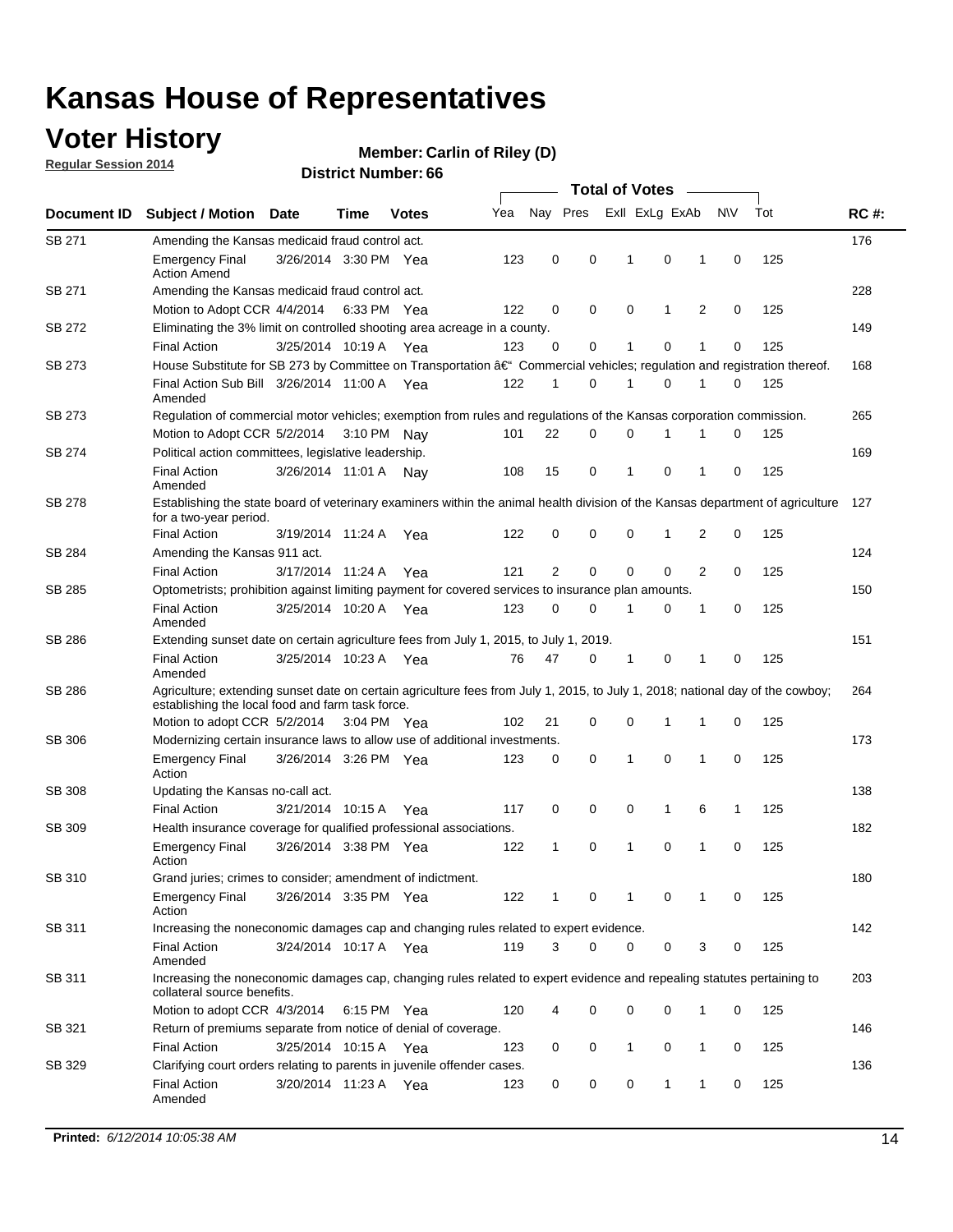### **Voter History**

**Regular Session 2014**

| <b>District Number: 66</b> |  |
|----------------------------|--|
|                            |  |

|                    |                                                                                                                                                                    |                       |              |              |     |              |   | <b>Total of Votes</b> |                |             |           |     |             |
|--------------------|--------------------------------------------------------------------------------------------------------------------------------------------------------------------|-----------------------|--------------|--------------|-----|--------------|---|-----------------------|----------------|-------------|-----------|-----|-------------|
| <b>Document ID</b> | <b>Subject / Motion Date</b>                                                                                                                                       |                       | Time         | <b>Votes</b> | Yea | Nay Pres     |   |                       | Exll ExLg ExAb |             | <b>NV</b> | Tot | <b>RC#:</b> |
| SB 329             | Clarifying court orders relating to parents in juvenile offender cases and changing the statute of limitations on certain juvenile<br>offenses.                    |                       |              |              |     |              |   |                       |                |             |           |     | 242         |
|                    | Motion to adopt CCR 4/30/2014 3:23 PM Yea                                                                                                                          |                       |              |              | 122 | 1            | 0 | 1                     | 1              | 0           | 0         | 125 |             |
| <b>SB 344</b>      | Special permits, oversized loads, transportation of hay or feed stuffs.                                                                                            |                       |              |              |     |              |   |                       |                |             |           |     | 152         |
|                    | <b>Final Action</b><br>Amended                                                                                                                                     | 3/25/2014 10:24 A     |              | Yea          | 122 | $\mathbf{1}$ | 0 | 1                     | $\mathbf 0$    | 1           | 0         | 125 |             |
| SB 349             | Boiler safety act; deputy inspectors.                                                                                                                              |                       |              |              |     |              |   |                       |                |             |           |     | 128         |
|                    | <b>Final Action</b><br>Amended                                                                                                                                     | 3/19/2014 11:25 A     |              | Yea          | 119 | 3            | 0 | 0                     | 1              | 2           | 0         | 125 |             |
| SB 349             | Board of technical professions; recodification of professions and scope of practice, other; boiler safety act, deputy<br>inspectors.                               |                       |              |              |     |              |   |                       |                |             |           |     | 215         |
|                    | Motion to Adopt CCR 4/4/2014                                                                                                                                       |                       | 10:02 A      | Yea          | 112 | 11           | 0 | 1                     | 0              | 1           | 0         | 125 |             |
| SB 351             | Vehicle identification numbers; penalties; damages.                                                                                                                |                       |              |              |     |              |   |                       |                |             |           |     | 153         |
|                    | <b>Final Action</b>                                                                                                                                                | 3/25/2014 10:25 A     |              | Yea          | 123 | 0            | 0 | 1                     | 0              | 1           | 0         | 125 |             |
| SB 357             | Increasing the number of allowable hunter education deferrals.                                                                                                     |                       |              |              |     |              |   |                       |                |             |           |     | 154         |
|                    | <b>Final Action</b><br>Amended                                                                                                                                     | 3/25/2014 10:26 A     |              | Nav          | 97  | 26           | 0 | 1                     | 0              | 1           | 0         | 125 |             |
| SB 357             | Authorizing land purchases by the state; amending process state uses to address seized wildlife; increasing the number of<br>allowable hunter education deferrals. |                       |              |              |     |              |   |                       |                |             |           |     | 275         |
|                    | Motion to Adopt CCR 5/2/2014                                                                                                                                       |                       | 7:53 PM Yea  |              | 113 | 11           | 0 | 0                     | $\mathbf 0$    | 1           | 0         | 125 |             |
| SB 359             | Relating to asbestos-related liability.                                                                                                                            |                       |              |              |     |              |   |                       |                |             |           |     | 177         |
|                    | <b>Emergency Final</b><br>Action                                                                                                                                   | 3/26/2014 3:32 PM Nay |              |              | 94  | 29           | 0 | 1                     | $\mathbf 0$    | 1           | 0         | 125 |             |
| <b>SB 367</b>      | Creating the student data privacy act.                                                                                                                             |                       |              |              |     |              |   |                       |                |             |           |     | 186         |
|                    | <b>Emergency Final</b><br><b>Action Amend</b>                                                                                                                      | 3/26/2014 3:43 PM Yea |              |              | 119 | 4            | 0 | 1                     | $\mathbf 0$    | 1           | 0         | 125 |             |
| SB 367             | Creating the student data privacy act.                                                                                                                             |                       |              |              |     |              |   |                       |                |             |           |     | 245         |
|                    | Motion to adopt CCR 4/30/2014 3:41 PM Yea                                                                                                                          |                       |              |              | 123 | 0            | 0 | 1                     |                | $\mathbf 0$ | 0         | 125 |             |
| SB 371             | Amending employment security law regarding disposition of penalty funds and disclosure of confidential information.                                                |                       |              |              |     |              |   |                       |                |             |           |     | 129         |
|                    | <b>Final Action</b>                                                                                                                                                | 3/19/2014 11:27 A     |              | Nav          | 90  | 32           | 0 | 0                     | 1              | 2           | 0         | 125 |             |
| <b>SB 372</b>      | Amending the shared work unemployment compensation program; layoff aversion.                                                                                       |                       |              |              |     |              |   |                       |                |             |           |     | 155         |
|                    | <b>Final Action</b>                                                                                                                                                | 3/25/2014 10:28 A     |              | Yea          | 123 | 0            | 0 | 1                     | 0              | 1           | 0         | 125 |             |
| SB 402             | Amending statutes related to the Kansas criminal justice information system committee.                                                                             |                       |              |              |     |              |   |                       |                |             |           |     | 178         |
|                    | <b>Emergency Final</b><br>Action                                                                                                                                   | 3/26/2014 3:33 PM Yea |              |              | 123 | 0            | 0 | 1                     | 0              | 1           | 0         | 125 |             |
| SB 423             | Authorizing Department of Administration to sell Landon and Eisenhower state office buildings.                                                                     |                       |              |              |     |              |   |                       |                |             |           |     | 233         |
|                    | <b>Final Action</b><br>Amended                                                                                                                                     | 4/5/2014              |              | 10:28 A ExAb | 66  | 55           | 0 | 0                     | 0              | 4           | 0         | 125 |             |
| SB 424             | Amending the statutory requirements for a valid hospital lien.                                                                                                     |                       |              |              |     |              |   |                       |                |             |           |     | 183         |
|                    | <b>Emergency Final</b><br>Action                                                                                                                                   | 3/26/2014 3:39 PM Nay |              |              | 115 | 8            | 0 | 1                     | 0              | 1           | 0         | 125 |             |
| SCR 1618           | Substitute for SCR 1618 by Committee on Federal and State Affairs -- State constitutional amendment authorizing raffles.                                           |                       |              |              |     |              |   |                       |                |             |           |     | 170         |
|                    | Final Action Sub Bill 3/26/2014 11:06 A Yea                                                                                                                        |                       |              |              | 102 | 19           | 2 | 1                     | $\mathbf 0$    | 1           | 0         | 125 |             |
| SCR 1620           | Port authority; creation in Stafford, Kansas.                                                                                                                      |                       |              |              |     |              |   |                       |                |             |           |     | 234         |
|                    | <b>Final Action</b>                                                                                                                                                | 4/5/2014              | 10:29 A ExAb |              | 121 | 0            | 0 | 0                     | 0              | 4           | 0         | 125 |             |